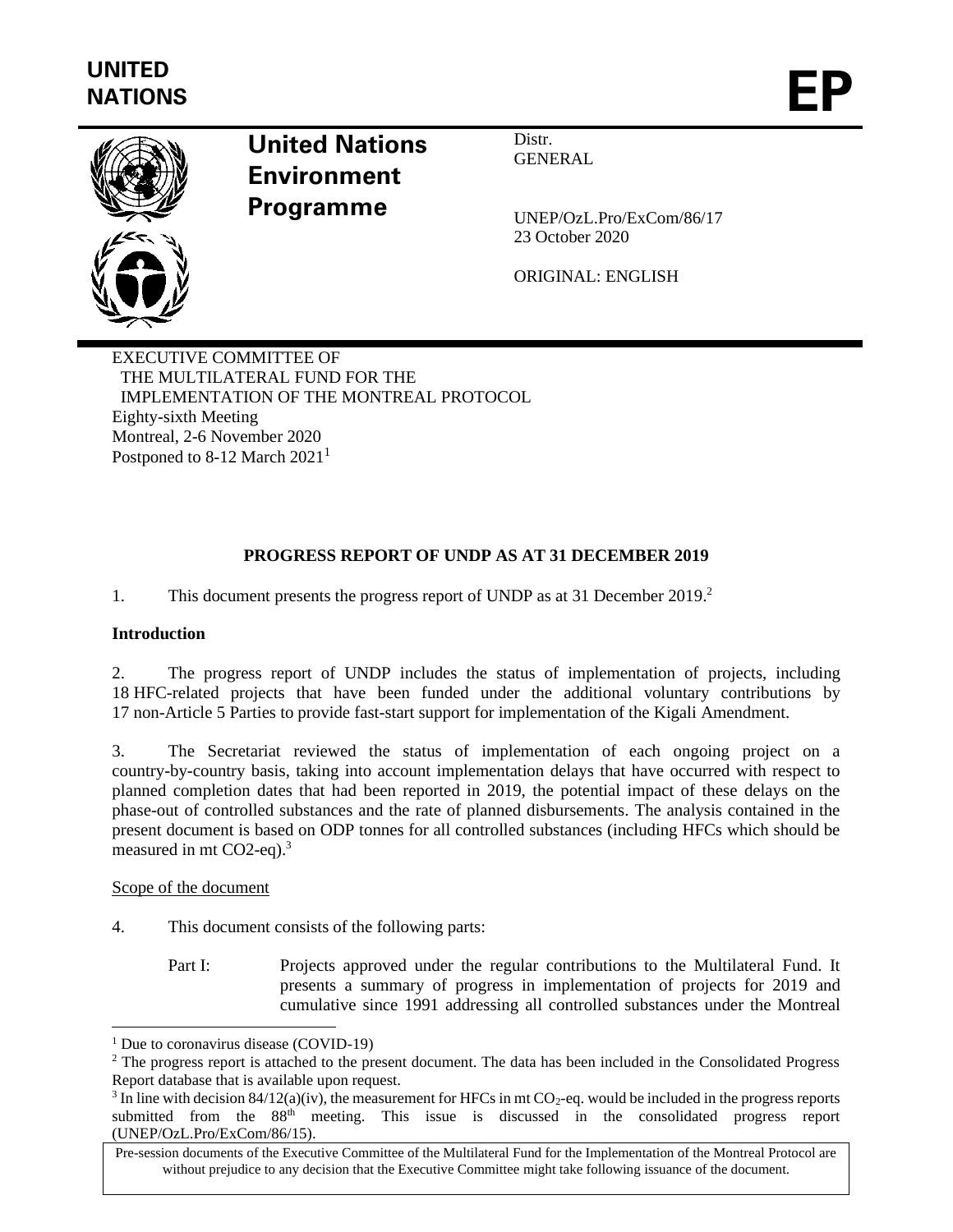Protocol, including Annex F substances (HFCs); it contains a review on the status of implementation of each ongoing<sup>4</sup> project at the country level; and it identifies projects with implementation delays and the potential impact on the phase-out of controlled substances, and projects with outstanding issues for consideration by the Executive Committee.

Part II: Projects approved under the additional voluntary contributions for fast-start support for HFC phase-down. It provides a summary on the status of implementation of HFC phase-down projects funded under the voluntary contributions.<sup>5</sup>

Recommendation.

- 5. The document also contains the following annexes:
	- Annex I: A summary status and a recommendation for each ongoing project with outstanding issues for consideration by the Executive Committee.
	- Annex II: An analysis of the progress report.

#### **PART I: PROJECTS APPROVED UNDER THE REGULAR CONTRIBUTIONS TO THE MULTILATERAL FUND**

#### **Summary of progress in implementation of projects for 2019 and cumulative**

6. Implementation of projects and activities by UNDP for 2019 and cumulative since 1991 up to 31 December 2019, is summarized as follows:

- (a) **Phase-out:**<sup>6</sup> In 2019, 470.9 ODP tonnes of consumption of controlled substances were phased out and an additional 126.3 ODP tonnes of consumption of controlled substances were approved for phase-out. Since 1991, 67,480 ODP tonnes of consumption of controlled substances had been phased out, of an expected total of 68,407 ODP tonnes from projects approved (excluding cancelled and transferred projects);
- (b) **Disbursements/approvals:** In 2019, US \$23.14 million was disbursed and US \$15.62 million was planned for disbursement based on the 2018 progress report, representing a rate of disbursement of 148 per cent of that planned. Cumulatively, US \$768.69 million had been disbursed out of the total US \$831.9 million approved for disbursement (excluding agency support costs), representing a rate of disbursement of 92 per cent. In 2019, US \$10.39 million was approved for implementation;
- (c) **Cost-effectiveness (in ODP):**<sup>7</sup> Since 1991, the average cost-effectiveness of investment projects approved leading to a permanent reduction in consumption was US \$10.65/kg.

<sup>4</sup> Ongoing projects are all projects that were under implementation as at 31 December 2019. Key indicators of progress include: percentage of funds disbursed and percentage of projects that have begun disbursing funds; funding expected to be disbursed by the end of the year as a percentage of the approved funding; the average length of projected delay in implementation; and information provided in the remarks column in the progress report database.

<sup>&</sup>lt;sup>5</sup> In line with decision 84/12(b), a detailed progress report providing an overview of the objectives, status of implementation, key findings and lessons learned, the amounts of HFC phased out where applicable, the level of funds approved and disbursed and potential challenges in completing the projects and activities, is presented in the consolidated progress report (UNEP/OzL.Pro/ExCom/86/15).

<sup>&</sup>lt;sup>6</sup> The phase-out includes approvals for HFC investment projects of 142.8 mt (204,332 mt CO<sub>2</sub>-eq.).

<sup>&</sup>lt;sup>7</sup> Including 142.8 mt of HFC investment projects.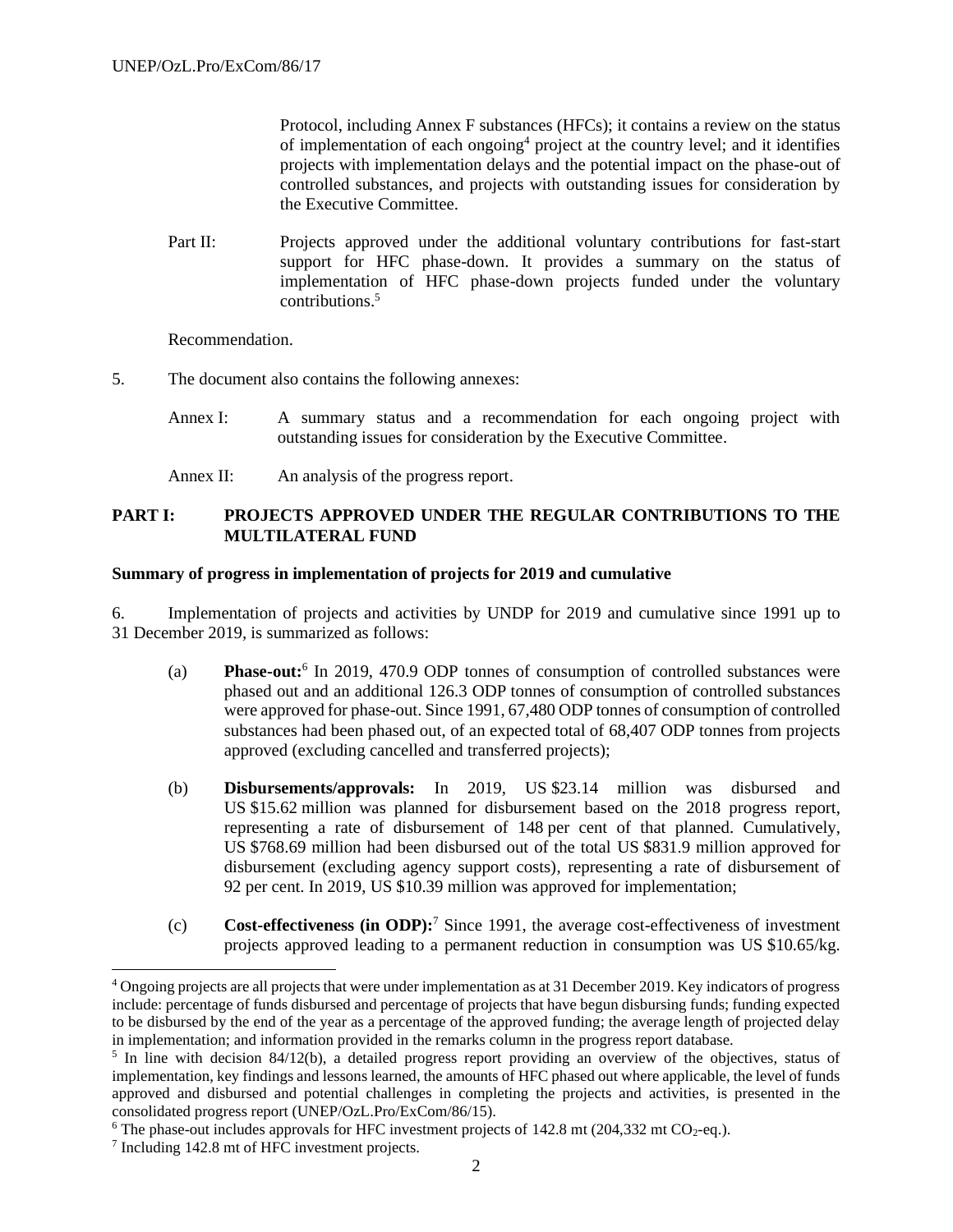The average cost-effectiveness of investment projects per ODP tonne was US \$9.38/kg for completed projects and US \$78.78/kg for ongoing projects;<sup>8</sup>

- (d) **Number of projects completed:** In 2019, 56 projects were completed. Since 1991, 2,345 projects of the 2,475 projects approved (excluding closed or transferred projects) were completed, representing a completion rate of 95 per cent;
- (e) **Speed of delivery – investment projects:** Projects that were completed in 2019 were completed on average 51 months after their approval. Since 1991, the average time for completion of investment projects has been 34 months after their approval. First disbursements under these projects occurred, on average, 13 months after they had been approved;
- (f) **Speed of delivery – non investment projects:** Projects that were completed in 2019 were completed on average 38 months after their approval. Since 1991, the average time for completion of non-investment projects has been 39 months after their approval. First disbursements under these projects occurred, on average, 13 months after they had been approved;
- (g) **Project preparation:** Of the 539 project preparation activities approved by the end of 2019, 518 have been completed, leaving 21 ongoing activities. In 2019, one project preparation activity has been completed;
- (h) **Implementation delays:** A total of 130 projects were under implementation at the end of 2019, experiencing, on average, a delay of 15 months. Five of these projects are classified as "projects with implementation delays"<sup>9</sup> that are subject to the procedures of project cancellation (as demonstration projects, project preparation and IS are not subject to those procedures); and
- (i) **Multi-year agreements (MYAs)**: In 2019, 41 MYAs for HCFC phase-out management plans (HPMPs) were under implementation. Since 1991, 136 MYAs have been approved and 95 MYAs have been completed, representing a completion rate of 70 per cent.

#### **Project implementation progress in 2019**

7. Further to the review process, a number of issues were discussed and satisfactorily addressed, except for five projects related to components of MYAs with implementation delays that are subject to procedures for project cancellation, in line with decision 84/45(c). Annex I to the present document presents those projects classified with implementation delays, and the Secretariat's recommendation requesting the submission of a report to the  $87<sup>th</sup>$  meeting.

8. In addition, a number of issues were identified regarding projects or tranches of MYAs for the phase-out of HCFCs. These issues are also presented in Annex I to the present document. For each of these projects, a brief description on the status of implementation and the outstanding issues are presented and a recommendation is proposed for consideration by the Executive Committee.

<sup>8</sup> The higher value of the cost-effectiveness for ongoing projects is largely due to the lower ODP values of HCFCs but also due to the means of assigning phase-out by agencies.

<sup>9</sup> Projects approved over 18 months with disbursement less than 1 per cent, or projects that had not been completed 12 months after the proposed completion date in the progress report (decision 22/61) (as demonstration projects, project preparation, and institutional strengthening (IS) are not subject to those procedures).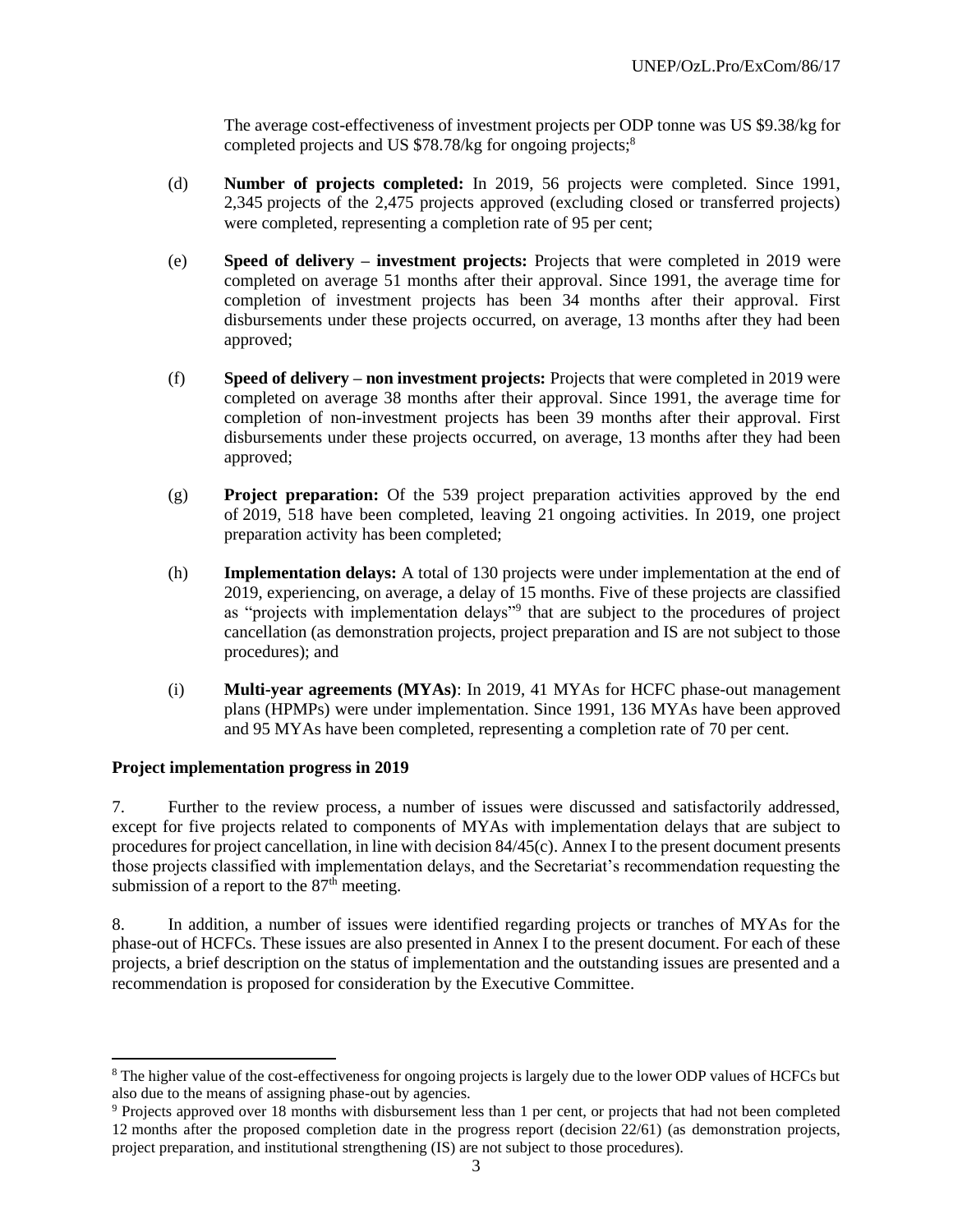9. Details of progress in implementation of projects associated with the HPMPs for Armenia,<sup>10</sup> Brazil,<sup>11</sup> Brunei Darussalam,<sup>12</sup> Cuba,<sup>13</sup> the Dominican Republic,<sup>14</sup> El Salvador,<sup>15</sup> Eswatini,<sup>16</sup> Fiji,<sup>17</sup> India,<sup>18</sup> the Islamic Republic of Iran,<sup>19</sup> Jamaica,<sup>20</sup> Lebanon,<sup>21</sup> Nepal,<sup>22</sup> Panama,<sup>23</sup> Paraguay,<sup>24</sup> Republic of Moldova  $(the)$ ,<sup>25</sup> Sri Lanka,<sup>26</sup> Trinidad and Tobago<sup>27</sup> and Uruguay,<sup>28</sup> and reports on projects with specific reporting requirements<sup>29</sup> associated with Brazil (ODS disposal), Ghana (HPMP), and Mexico (HPMP), and China  $(HPMP)$ ,<sup>30</sup> have been submitted to the 86<sup>th</sup> meeting. Recommendations for outstanding issues for these projects, including approval of extension requests, if any, are addressed in the relevant sections of those documents. The issues relating to the HPMPs for Bangladesh, Mali, Mauritania, Nigeria and South Sudan, are addressed in the document on tranche submission delays.<sup>31</sup>

10. Of the 86 ongoing projects, excluding IS and project preparation, 29 projects have revised planned dates of completion since the 2018 progress report.

11. In line with decision 82/11(c)(ii), the Secretariat noted that renewal of the IS project for Brazil had not been submitted for the last two years. UNDP informed that it is planning to submit the renewal request in 2021.

#### **PART II: PROJECTS APPROVED UNDER THE ADDITIONAL VOLUNTARY CONTRIBUTIONS FOR FAST-START SUPPORT FOR HFC PHASE-DOWN**

12. As of 31 December 2019, the Executive Committee had approved 18 HFC-related projects under the additional voluntary contributions amounting to US \$6,053,676 (excluding agency support costs). A summary of the status of these projects is presented in Table 1.

|                     |          | Number of projects |                            | Funding $(US \text{ } $)\text{*}$ |                  |                |                              |
|---------------------|----------|--------------------|----------------------------|-----------------------------------|------------------|----------------|------------------------------|
| <b>Type</b>         | Approved | Completed          | $\frac{0}{0}$<br>completed | Approved                          | <b>Disbursed</b> | <b>Balance</b> | $\frac{0}{\pi}$<br>disbursed |
| Investment**        |          |                    | 50                         | 4.406.610                         | 4.144.828        | 261.782        | 94                           |
| Project preparation |          |                    | 100                        | 124.066                           | 75.911           | 48.155         | 61                           |

**Table 1. Status of approved HFC-related projects as of the end of 2019**

- <sup>13</sup> UNEP/OzL.Pro/ExCom/86/45
- <sup>14</sup> UNEP/OzL.Pro/ExCom/86/46 <sup>15</sup> UNEP/OzL.Pro/ExCom/86/48
- <sup>16</sup> UNEP/OzL.Pro/ExCom/86/49
- <sup>17</sup> UNEP/OzL.Pro/ExCom/86/50
- <sup>18</sup> UNEP/OzL.Pro/ExCom/86/54
- <sup>19</sup> UNEP/OzL.Pro/ExCom/86/55
- <sup>20</sup> UNEP/OzL.Pro/ExCom/86/56
- <sup>21</sup> UNEP/OzL.Pro/ExCom/86/59
- <sup>22</sup> UNEP/OzL.Pro/ExCom/86/63
- <sup>23</sup> UNEP/OzL.Pro/ExCom/86/68
- <sup>24</sup> UNEP/OzL.Pro/ExCom/86/69
- <sup>25</sup> UNEP/OzL.Pro/ExCom/86/71
- <sup>26</sup> UNEP/OzL.Pro/ExCom/86/74
- <sup>27</sup> UNEP/OzL.Pro/ExCom/86/77
- <sup>28</sup> UNEP/OzL.Pro/ExCom/86/80
- <sup>29</sup> UNEP/OzL.Pro/ExCom/86/21
- <sup>30</sup> UNEP/OzL.Pro/ExCom/86/21/Add.1 <sup>31</sup> UNEP/OzL.Pro/ExCom/86/24

4

<sup>10</sup> UNEP/OzL.Pro/ExCom/86/38

<sup>11</sup> UNEP/OzL.Pro/ExCom/86/41

<sup>12</sup> UNEP/OzL.Pro/ExCom/86/42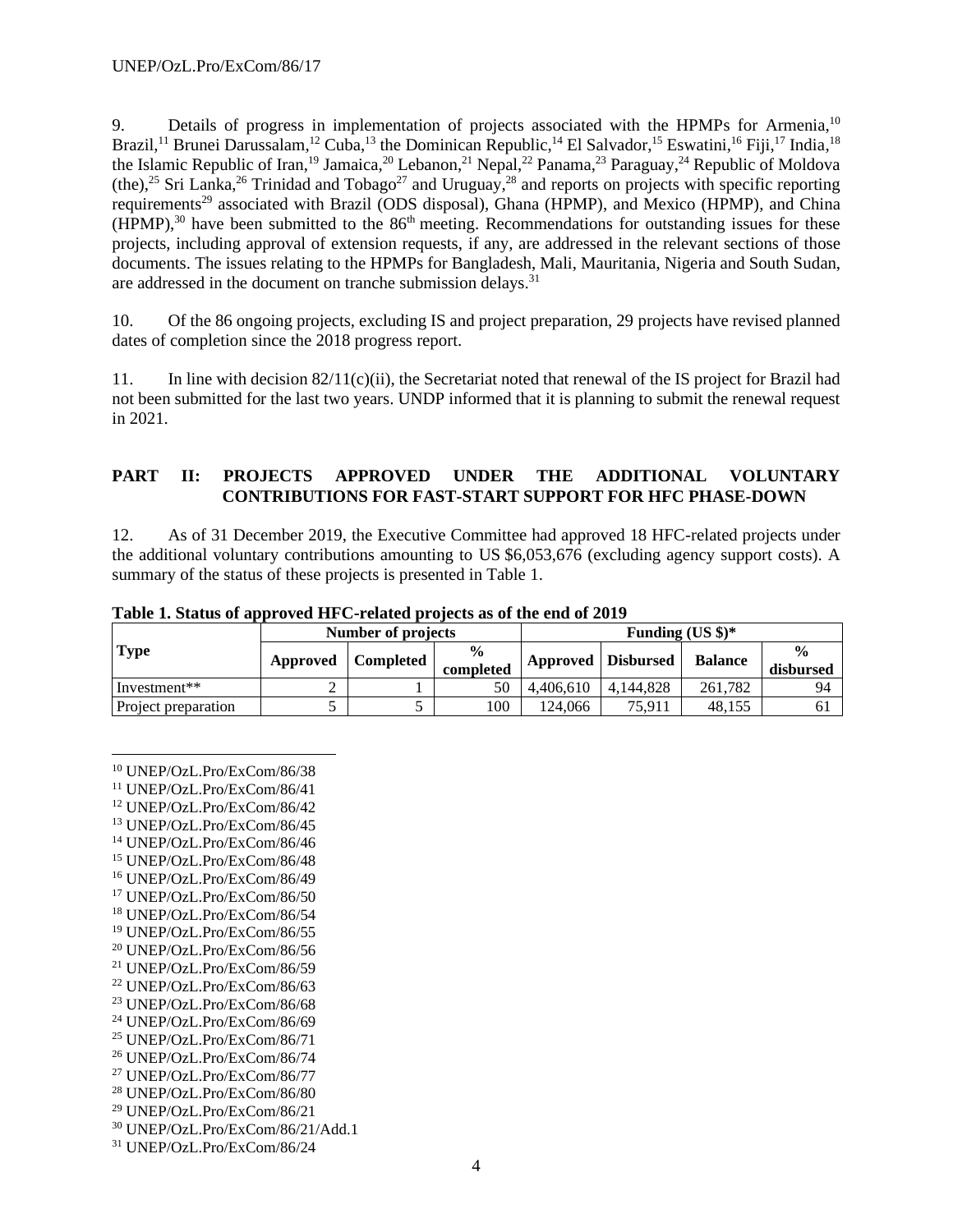|                            |          | <b>Number of projects</b> |                            | Funding $(US \text{ } $)\text{*}$ |           |                |                            |
|----------------------------|----------|---------------------------|----------------------------|-----------------------------------|-----------|----------------|----------------------------|
| <b>Type</b>                | Approved | <b>Completed</b>          | $\frac{6}{9}$<br>completed | Approved   Disbursed              |           | <b>Balance</b> | $\frac{0}{0}$<br>disbursed |
| - Technical assistance     |          |                           | $\Omega$                   | 1.523,000                         | 712.989   | 810.011        |                            |
| <b>Enabling activities</b> |          |                           |                            |                                   |           |                |                            |
| <b>Total</b>               | 18       |                           | 39                         | 6,053,676                         | 4,933,728 | 1.119.948      |                            |

\* Excludes agency support costs.

\*\* 480.6 mt  $(587,301 \text{ m})$  CO<sub>2</sub>-eq.) of HFCs to be phased out.

13. As of the end of 2019, of the 18 projects approved, seven projects had been completed including one investment project, one enabling activity and five preparation activities, leaving 11 ongoing. Extension of the completion dates of the 10 ongoing enabling activities was approved at the  $83<sup>rd</sup>$  meeting (nine projects) and at the 84th meeting (one project); these activities are at various stages of implementation.

14. The remaining ongoing investment project approved at the 82<sup>nd</sup> meeting, with 80 per cent of the approved funds disbursed, is expected to be completed in 2021.

15. Of the total cumulative funding approved of US \$6,053,676, US \$4,933,728 had been disbursed, representing a disbursement rate of 81 per cent.

#### **Recommendation**

16. The Executive Committee may wish:

- (a) To note the progress report of UNDP as at 31 December 2019 contained in document UNEP/OzL.Pro/ExCom/86/17; and
- (b) To approve the recommendations related to ongoing projects with specific issues contained in Annex I to the present document.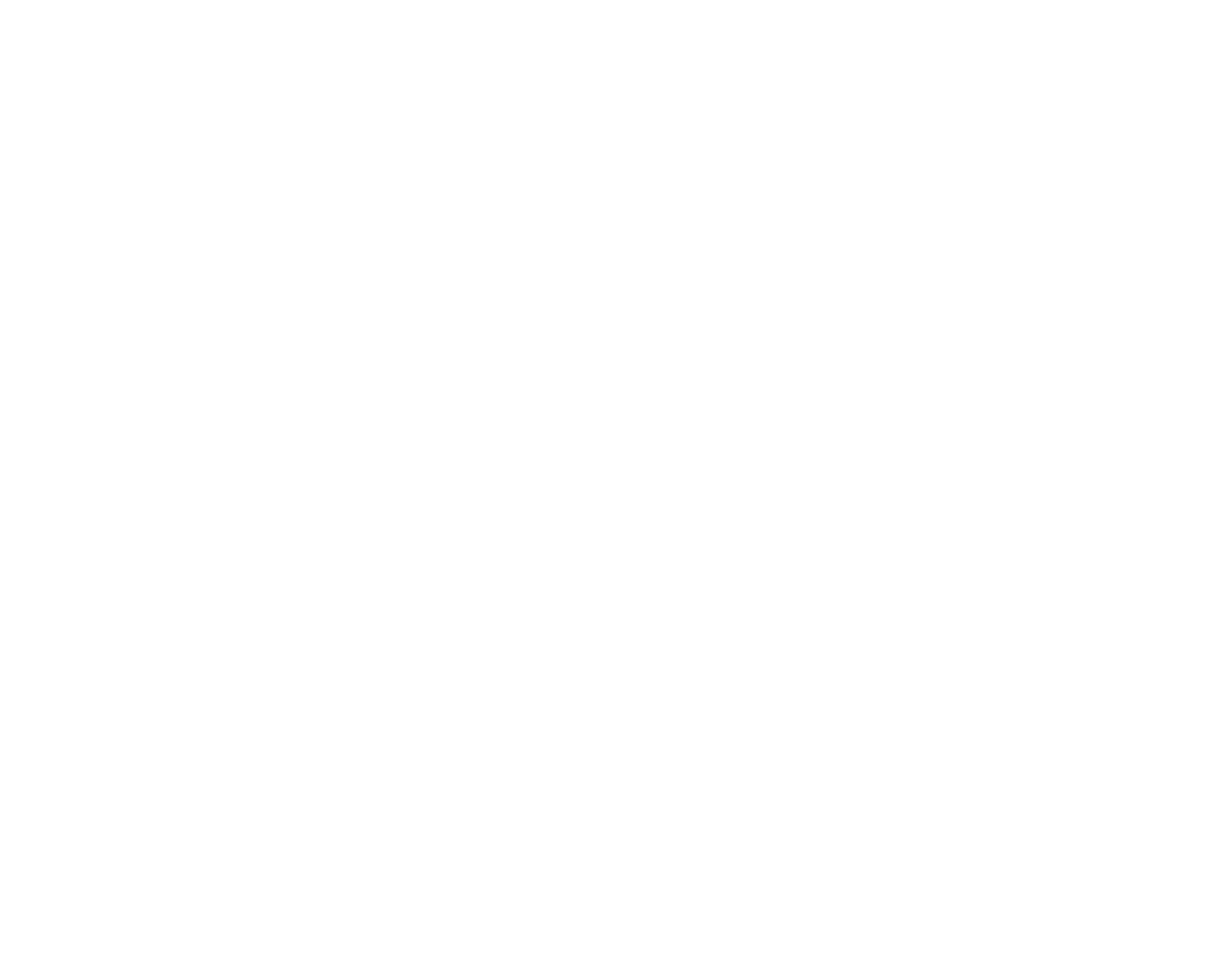#### **Annex I**

# **ONGOING PROJECTS WITH OUTSTANDING ISSUES IN THE PROGRESS REPORT FOR UNDP**

| Country/project code                                           | Project title                                                                                                                      | <b>Disbursement</b><br>(%) | <b>Status/Issues</b>                                                                                                                                                                    | <b>Recommendation</b>                                                                                                                 |
|----------------------------------------------------------------|------------------------------------------------------------------------------------------------------------------------------------|----------------------------|-----------------------------------------------------------------------------------------------------------------------------------------------------------------------------------------|---------------------------------------------------------------------------------------------------------------------------------------|
| Bangladesh<br>BGD/PHA/81/INV/51<br>Bangladesh                  | HCFC phase-out management plan (stage II,<br>first tranche) (air-conditioning sector)<br>HCFC phase-out management plan (stage II, | $\Omega$<br>$\overline{0}$ | No disbursement; delays in getting<br>approvals by different departments<br>for signing of agreement due <i>inter</i>                                                                   | To request a status report to the<br>87 <sup>th</sup> meeting on the level of funds<br>disbursement                                   |
| BGD/PHA/81/TAS/49                                              | first tranche) (project management unit)                                                                                           |                            | alia to COVID-19                                                                                                                                                                        |                                                                                                                                       |
| Colombia<br>COL/PHA/75/INV/98                                  | HCFC phase-out management plan (stage II,<br>first tranche) (foam sector)                                                          | 41                         | 12 months delays                                                                                                                                                                        | To request UNDP to report to the<br>87 <sup>th</sup> meeting on this project with<br>implementation delays                            |
| Democratic Republic of the<br>Congo (the)<br>DRC/PHA/79/PRP/42 | Preparation of a HCFC phase-out<br>management plan (stage II)                                                                      | $\Omega$                   | No disbursement due to security<br>situation in the country, and<br>COVID-19 travel restrictions<br>resulting in difficulties in field<br>activities; submission of stage II<br>delayed | To request a status report to the<br>87 <sup>th</sup> meeting on the status of<br>submission of stage II                              |
| Haiti<br>HAI/PHA/76/INV/22                                     | HCFC phase-out management plan (stage I,<br>second tranche)                                                                        |                            | Low disbursement; slow progress in<br>equipment procurement and delivery                                                                                                                | To request a status report to the<br>87 <sup>th</sup> meeting on progress in<br>implementation and the level of funds<br>disbursement |
| Indonesia<br>IDS/PHA/71/TAS/200                                | HCFC phase-out management plan (project<br>management and coordination) (stage I,<br>second tranche)                               | 21                         | 12 months delays                                                                                                                                                                        | To request UNDP to report to the<br>87 <sup>th</sup> meeting on this project with<br>implementation delays                            |
| Indonesia<br>IDS/PHA/76/INV/208                                | HCFC phase-out management plan (stage I,<br>third tranche) (refrigeration and air-<br>conditioning sector)                         | 27                         | 12 months delays                                                                                                                                                                        | To request UNDP to report to the<br>87 <sup>th</sup> meeting on this project with<br>implementation delays                            |
| Indonesia<br>IDS/PHA/76/INV/211                                | HCFC phase-out management plan (stage II,<br>first tranche) (fire fighting sector)                                                 | $\Omega$                   | 18 months delays                                                                                                                                                                        | To request UNDP to report to the<br>87 <sup>th</sup> meeting on this project with<br>implementation delays                            |
| Mauritania<br>MAU/PHA/80/INV/25                                | HCFC phase-out management plan (stage I,<br>first tranche)                                                                         | $\Omega$                   | 18 months delays                                                                                                                                                                        | To request UNDP to report to the<br>87 <sup>th</sup> meeting on this project with<br>implementation delays                            |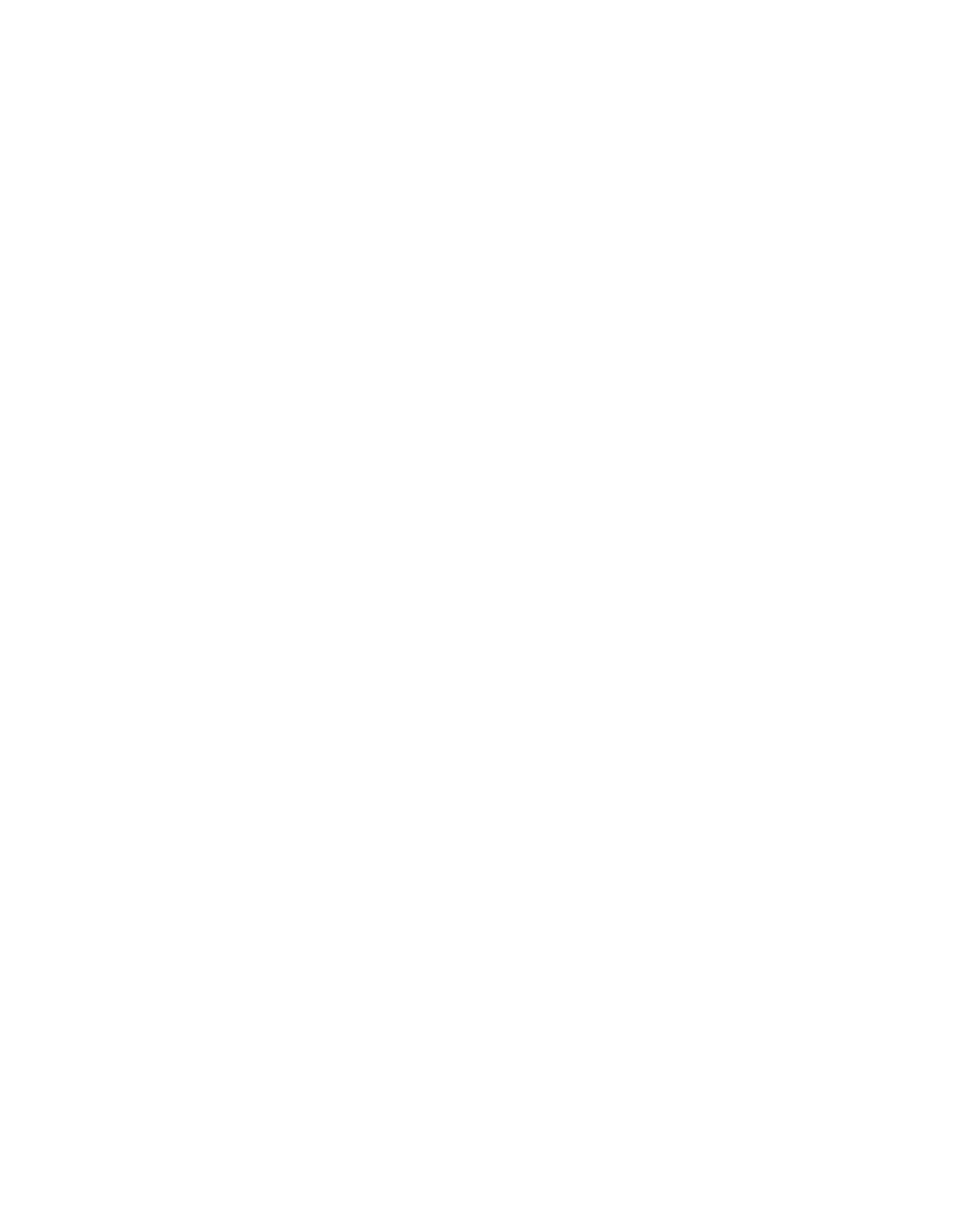#### **Annex II**

#### **ANALYSIS OF THE PROGRESS REPORT OF UNDP AS AT 31 DECEMBER 2019**

1. This Annex consists of the following two parts:

- Part I: Projects approved under the regular contributions to the Multilateral Fund.
- Part II: Projects approved under the additional voluntary contributions for fast-start support for HFC phase-down.

#### **PART I: PROJECTS APPROVED UNDER THE REGULAR CONTRIBUTIONS TO THE MULTILATERAL FUND**

2. As of 31 December 2019, the Executive Committee had approved US \$945.34 million, consisting of US \$831.9 million for the implementation of investment and non-investment projects and US \$113.44 million for agency support costs, as shown in Table 1. In 2019, 41 new projects and activities were approved. This level of funding is expected to result in the phase-out of 68,407 ODP tonnes of consumption of controlled substances.

| <b>Sector</b>        | Funding (US \$) |
|----------------------|-----------------|
| Aerosol              | 26,054,837      |
| Destruction          | 3,606,279       |
| Fire fighting        | 2,170           |
| Foam                 | 173,331,969     |
| Halon                | 4,996,973       |
| Fumigants            | 20,081,241      |
| Multiple sectors     | $\theta$        |
| Other                | $\theta$        |
| Phase-out plan       | 333, 872, 234   |
| Process agent        | 1,286,923       |
| Production           | 1,056,000       |
| Refrigeration        | 139,612,399     |
| Several              | 63,877,595      |
| Solvents             | 63,699,997      |
| Sterilant            | 417,628         |
| Sub-total            | 831,896,245     |
| Agency support costs | 113,444,224     |
| <b>Total</b>         | 945,340,469     |

**Table 1. Approved funding by sector for UNDP as at 31 December 2019**

3. A summary of the status of projects implemented by category is presented in Table 2.

| <b>Type</b>                         | Number of projects* |                    |                            | Funding $(US \text{ } $)\text{**}$ |                            |                |                            |
|-------------------------------------|---------------------|--------------------|----------------------------|------------------------------------|----------------------------|----------------|----------------------------|
|                                     |                     | Approved Completed | $\frac{6}{9}$<br>completed | Approved                           | <b>Disbursed</b>           | <b>Balance</b> | $\frac{0}{0}$<br>disbursed |
| Country programme                   | 22                  | 22                 | 100                        | 1,628,797                          | 1.628.797                  |                | 100                        |
| Demonstration                       | 42                  | 41                 | 98                         | 21,910,968                         | 21,451,655                 | 459.313        | 98                         |
| Institutional<br>strengthening (IS) | 249                 | 226                | 91                         | 53,614,738                         | 48.248.611                 | 5,366,127      | 90                         |
| Investment                          | 1,275               | ,223               |                            |                                    | 96 682,547,982 635,467,983 | 47,079,999     | 93                         |
| Project preparation                 | 539                 | 518                | 961                        | 22,365,067                         | 21,645,479                 | 719,588        | 97                         |

**Table 2. Status of project implementation by category**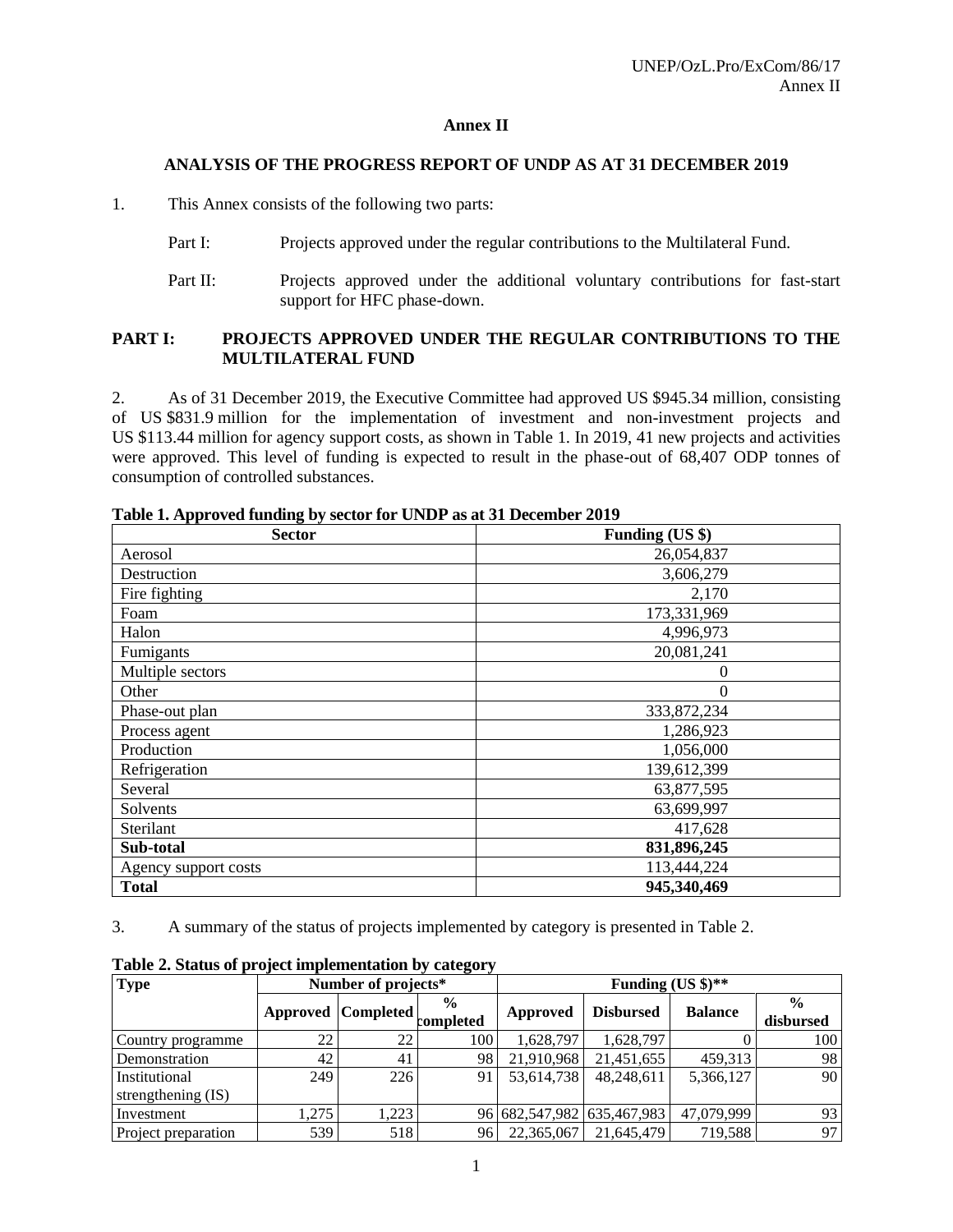| <b>Type</b>          | Number of projects* |                      |                            |            | Funding $(US \text{ } $)\text{**}$ |                |                            |  |
|----------------------|---------------------|----------------------|----------------------------|------------|------------------------------------|----------------|----------------------------|--|
|                      |                     | Approved   Completed | $\frac{0}{0}$<br>completed | Approved   | <b>Disbursed</b>                   | <b>Balance</b> | $\frac{0}{0}$<br>disbursed |  |
| Technical assistance | 320                 | 287                  | 90                         | 48,238,204 | 38,660,157                         | 9.578.047      | 80                         |  |
| Training             | 28                  | 28                   | 100                        | 1.590.489  | 1.590.489                          |                | 100                        |  |
| <b>Total</b>         | 2,475               | 2,345                |                            |            | 95 831,896,245 768,693,171         | 63,203,074     | 92                         |  |

\*Excludes closed and transferred projects.

\*\*Excludes agency support costs.

4. Table 3 presents an overview of the status of project implementation by year<sup>1</sup>. All projects and activities approved between 1991 and 2011, have now been completed.

|              |                 | Number of projects* |             |                 | Funding (US $\frac{1}{2}$ )** |                  |             |
|--------------|-----------------|---------------------|-------------|-----------------|-------------------------------|------------------|-------------|
| Year         | <b>Approved</b> | <b>Completed</b>    | % completed | <b>Approved</b> | <b>Disbursed</b>              | <b>Balance</b>   | % disbursed |
| 1991         | 15              | 15                  | 100         | 1,149,032       | 1,149,032                     | $\boldsymbol{0}$ | 100         |
| 1992         | 67              | 67                  | 100         | 8,619,002       | 8,619,002                     | $\overline{0}$   | 100         |
| 1993         | 57              | 57                  | 100         | 13,204,712      | 13,204,712                    | $\Omega$         | 100         |
| 1994         | 148             | 148                 | 100         | 49,481,581      | 49,481,581                    | $\boldsymbol{0}$ | 100         |
| 1995         | 117             | 117                 | 100         | 29,599,446      | 29,599,446                    | $\boldsymbol{0}$ | 100         |
| 1996         | 83              | 83                  | 100         | 27,838,805      | 27,838,805                    | $\Omega$         | 100         |
| 1997         | 188             | 188                 | 100         | 44,056,257      | 44,056,257                    | $\boldsymbol{0}$ | 100         |
| 1998         | 172             | 172                 | 100         | 31,305,010      | 31,305,010                    | $\boldsymbol{0}$ | 100         |
| 1999         | 204             | 204                 | 100         | 35,896,884      | 35,896,884                    | $\boldsymbol{0}$ | 100         |
| 2000         | 149             | 149                 | 100         | 31,268,361      | 31,268,361                    | $\boldsymbol{0}$ | 100         |
| 2001         | 179             | 179                 | 100         | 35,292,271      | 35,292,271                    | $\boldsymbol{0}$ | 100         |
| 2002         | 117             | 117                 | 100         | 44,316,422      | 44,316,422                    | $\boldsymbol{0}$ | 100         |
| 2003         | 64              | 64                  | 100         | 36,336,530      | 36,336,530                    | $\mathbf{0}$     | 100         |
| 2004         | 69              | 69                  | 100         | 24,802,714      | 24,802,714                    | $\mathbf{0}$     | 100         |
| 2005         | 53              | 53                  | 100         | 29,124,833      | 29,124,833                    | $\boldsymbol{0}$ | 100         |
| 2006         | 62              | 62                  | 100         | 15,753,459      | 15,753,461                    | $-2$             | 100         |
| 2007         | 54              | 54                  | 100         | 12,142,486      | 12,142,486                    | $\Omega$         | 100         |
| 2008         | 84              | 84                  | 100         | 22,873,866      | 22,873,866                    | $\overline{0}$   | 100         |
| 2009         | 92              | 92                  | 100         | 13,222,786      | 13,193,670                    | 29,116           | 100         |
| 2010         | 43              | 43                  | 100         | 19,567,970      | 19,567,970                    | $\theta$         | 100         |
| 2011         | 63              | 63                  | 100         | 57,446,042      | 57,421,734                    | 24,308           | 100         |
| 2012         | 29              | 28                  | 97          | 33,889,850      | 32,979,174                    | 910,676          | 97          |
| 2013         | 43              | 42                  | 98          | 34,567,186      | 33,721,314                    | 845,872          | 98          |
| 2014         | 67              | 65                  | 97          | 22,714,330      | 22,292,594                    | 421,736          | 98          |
| 2015         | 75              | 74                  | 99          | 33,523,195      | 29,056,699                    | 4,466,496        | 87          |
| 2016         | 52              | 37                  | 71          | 42,508,656      | 33,144,050                    | 9,364,606        | 78          |
| 2017         | 28              | 16                  | 57          | 30,728,346      | 28,749,500                    | 1,978,846        | 94          |
| 2018         | 60              | 3                   | 5           | 40,274,486      | 5,469,512                     | 34,804,974       | 14          |
| 2019         | 41              | $\overline{0}$      | $\Omega$    | 10,391,727      | 35,281                        | 10,356,446       | $\theta$    |
| <b>Total</b> | 2,475           | 2,345               | 95          | 831,896,245     | 768,693,171                   | 63,203,074       | 92          |

**Table 3. Status of project implementation by year**

\*Excludes closed and transferred projects.

\*\*Excludes agency support costs.

<sup>&</sup>lt;sup>1</sup> The data is presented according to the year when a project was approved by the Executive Committee. It treats all approvals (investment and non-investment projects) equally (i.e., an investment project or a funding tranche of an MYA of US \$1 million is considered one project, same as a country programme preparation of US \$30,000). Key indicators from the annual summary are: the percentage of projects completed, ODP phased out, and percentage of funds disbursed. There are three types of disbursements: during implementation, after implementation and for retroactively-financed projects.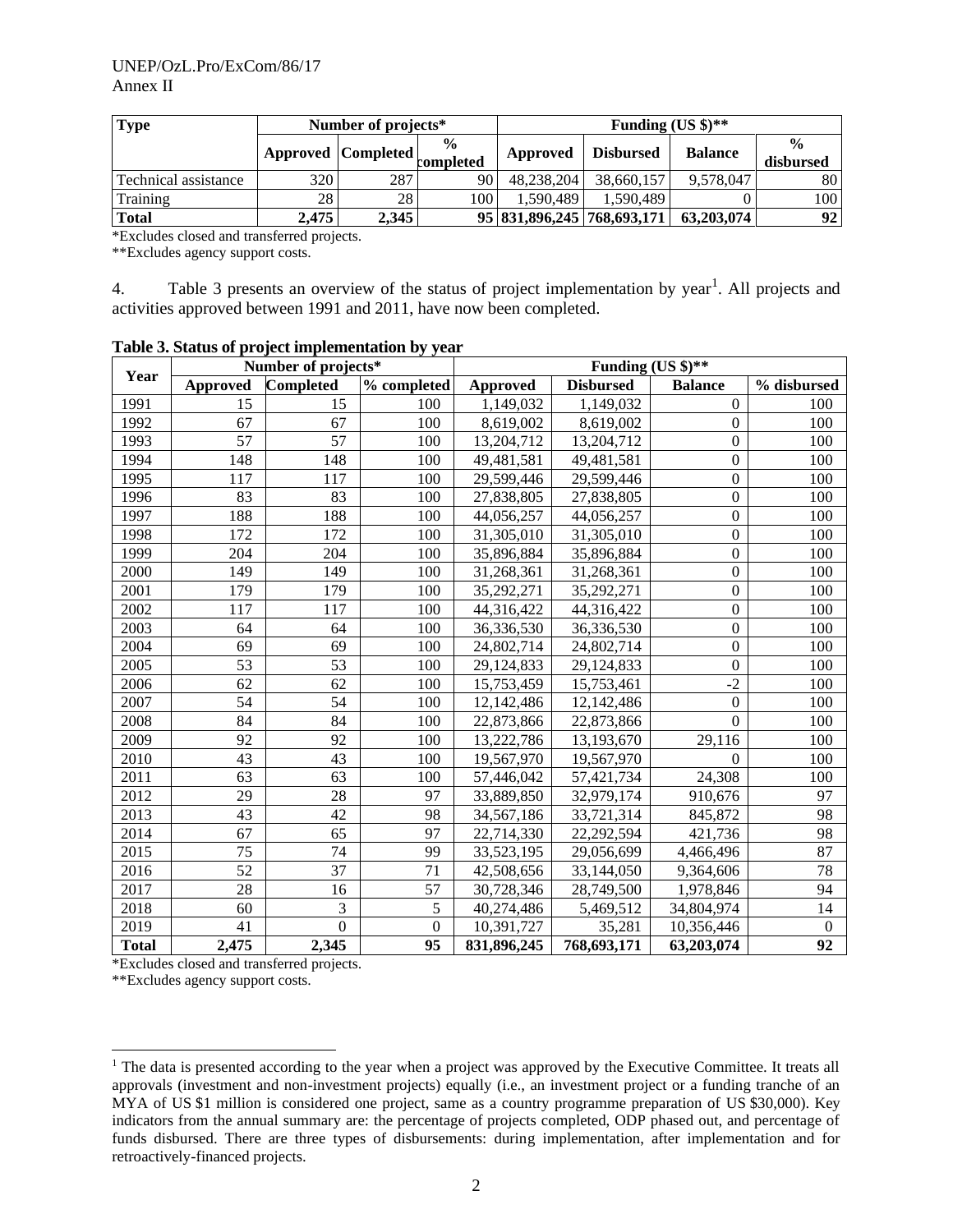5. Table 4 presents project implementation by country for 2019.

| Country                                   | <b>Phased</b> | <b>Percentage of</b> | <b>Estimated</b> | <b>Funds</b>       | Percentage of    | Percentage       |
|-------------------------------------------|---------------|----------------------|------------------|--------------------|------------------|------------------|
|                                           | out in        | planned              | funds            | disbursed in       | funds            | of planned       |
|                                           | 2019*         | phase-out            | disbursed in     | 2019 (US\$)        | disbursed over   | projects         |
|                                           |               | achieved in          | 2019 (US\$)      |                    | estimation in    | completed        |
|                                           |               | 2019                 |                  |                    | 2019             | in 2019          |
| Angola                                    | 2.0           |                      | 75,680           | 138,812            | 183              |                  |
| Argentina                                 | 0.0           |                      | 113,619          | 110,653            | 97               |                  |
| Armenia                                   | 0.0           |                      | 7,005            | 30,339             | 433              | $\theta$         |
| Bangladesh                                | 0.0           |                      | 475,871          | 187,628            | 39               | 100              |
| <b>Barbados</b>                           | 0.4           |                      | 5,802            | 27,189             | 469              |                  |
| <b>Belize</b>                             | 0.0           |                      | 5,250            | $\mathbf{0}$       | $\theta$         |                  |
| <b>Bhutan</b>                             | 0.1           |                      | 3,264            | 15,677             | 480              |                  |
| <b>Brazil</b>                             | 92.4          |                      | 2,590,760        | 3,934,029          | 152              |                  |
| Brunei Darussalam                         | 0.0           |                      | 11,520           | 34,600             | 300              | 100              |
| Cambodia                                  | 1.0           |                      | 10,000           | 50,000             | 500              | 100              |
| Chile                                     | 23.0          |                      | 348,129          | 1,009,701          | 290              |                  |
| China                                     | 5.9           |                      | 1,072,665        | 5,100,642          | 476              | 100              |
| Colombia                                  | 10.8          | $\overline{0}$       | 557,174          | 677,345            | 122              | 50               |
| Costa Rica                                | 0.0           |                      | 65,985           | 185,239            | 281              |                  |
| Cuba                                      | 1.0           |                      | 126,041          | 240,312            | 191              | $\boldsymbol{0}$ |
| Democratic Republic of<br>the Congo (the) | 0.0           |                      | 3,667            | $\Omega$           | $\theta$         | $\Omega$         |
|                                           | 2.3           |                      |                  |                    | 270              |                  |
| Dominican Republic (the)                  | 24.9          | 78                   | 149,255          | 403,053            |                  |                  |
| Egypt<br>El Salvador                      | 0.0           |                      | 698,412          | 1,173,382          | 168<br>1         | 60<br>$\Omega$   |
|                                           | 1.0           |                      | 34,693           | 290                |                  |                  |
| Fiji<br>Georgia                           | 0.0           |                      | 21,809           | 48,374             | 222<br>212       |                  |
| Ghana                                     | $-5.5$        |                      | 49,231           | 104,337<br>147,057 | 195              |                  |
| Guyana                                    | 0.2           | 100                  | 75,243<br>10,242 | 2,705              | 26               | 100              |
| Haiti                                     | 0.0           |                      | 19,424           | 1,250              | 6                |                  |
| India                                     | 35.0          |                      | 4,578,702        | 3,162,037          | 69               | 100              |
| Indonesia                                 | 0.0           |                      | 847,675          | 371,366            | 44               | 33               |
| Iran (Islamic Republic of)                | 23.8          | 100                  | 340,013          | 621,656            | 183              | 100              |
| Jamaica                                   | 0.0           |                      | 24,810           | 28,345             | 114              |                  |
| Kuwait                                    | 0.0           |                      | 68,600           | $\overline{0}$     | $\boldsymbol{0}$ | $\Omega$         |
| Kyrgyzstan                                | 0.0           |                      | 35,035           | 70,429             | 201              |                  |
| Lebanon                                   | $6.0\,$       |                      | 268,127          | 492,085            | 184              | 100              |
| Malaysia                                  | 73.6          |                      | 504,611          | 1,385,155          | 274              | 100              |
| Maldives                                  | $0.0\,$       |                      | 32,933           | 150,540            | 457              | 100              |
| Mali                                      | 0.0           |                      | 2,821            | $\boldsymbol{0}$   | $\overline{0}$   | 100              |
| Mauritania                                | $0.0\,$       |                      | 21,000           | $\overline{0}$     | $\boldsymbol{0}$ |                  |
| Mexico                                    | 131.5         |                      | 779,300          | 1,622,125          | 208              |                  |
| Nepal                                     | 0.1           | 100                  | 5,337            | 15,000             | 281              | 100              |
| Nigeria                                   | 30.0          |                      | 692,859          | 235,227            | 34               |                  |
| Pakistan                                  | $0.0\,$       |                      | 106,099          | 192,321            | 181              | 100              |
| Panama                                    | 2.0           |                      | 172,912          | 225,742            | 131              | 100              |
| Paraguay                                  | 2.1           |                      | 13,325           | 43,311             | 325              |                  |
| Peru                                      | 0.9           |                      | 73,495           | 103,517            | 141              |                  |
| Republic of Moldova (the)                 | 0.2           |                      | 20,590           | 65,295             | 317              |                  |
| Saint Kitts and Nevis                     | 0.1           |                      | 8,000            | 39,942             | 499              |                  |
| Sri Lanka                                 | 1.1           | 100                  | 50,451           | 104,604            | 207              | 100              |
| Timor-Leste                               | $0.0\,$       |                      | 14,540           | 6,050              | 42               |                  |
| Trinidad and Tobago                       | 4.0           |                      | 89,436           | 245,546            | 275              |                  |

**Table 4. Summary of project implementation by UNDP for 2019**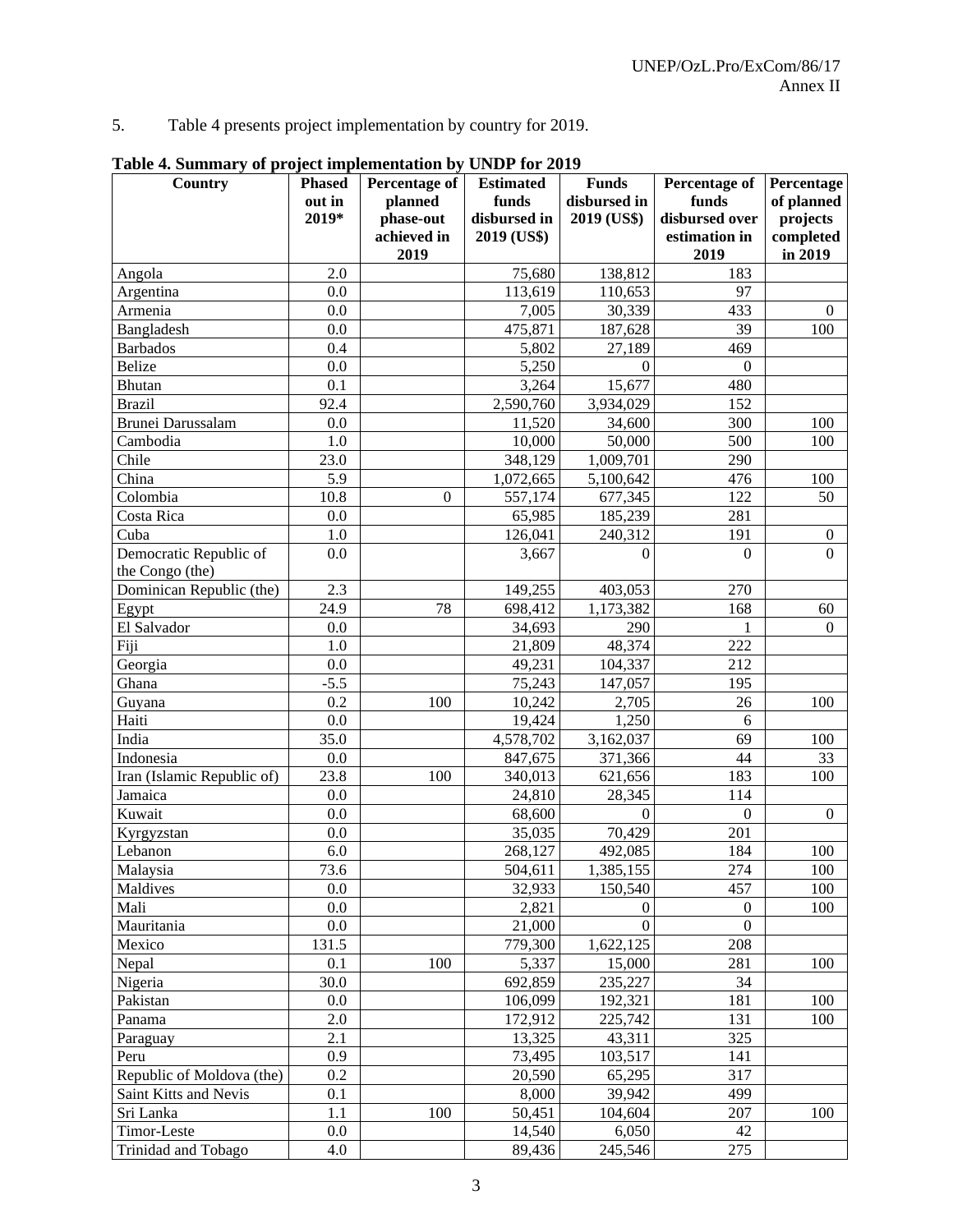| Country                               | <b>Phased</b><br>out in<br>$2019*$ | Percentage of<br>planned<br>phase-out<br>achieved in<br>2019 | <b>Estimated</b><br>funds<br>disbursed in<br>2019 (US\$) | <b>Funds</b><br>disbursed in<br>2019 (US\$) | Percentage of<br>funds<br>disbursed over<br>estimation in<br>2019 | <b>Percentage</b><br>of planned<br>projects<br>completed<br>in 2019 |
|---------------------------------------|------------------------------------|--------------------------------------------------------------|----------------------------------------------------------|---------------------------------------------|-------------------------------------------------------------------|---------------------------------------------------------------------|
| Uruguay                               | 1.0                                |                                                              | 179.784                                                  | 250,629                                     | 139                                                               | 100                                                                 |
| Venezuela (Bolivarian<br>Republic of) | 0.0                                |                                                              | 92,069                                                   | 82,069                                      | 89                                                                | 100                                                                 |
| Zimbabwe                              | 0.0                                |                                                              | 65,391                                                   | 0                                           | 0                                                                 |                                                                     |
| Global                                | 0.0                                |                                                              |                                                          | 0                                           |                                                                   | 100                                                                 |
| <b>Total</b>                          | 470.9                              | 48                                                           | 15,618,656                                               | 23,135,605                                  | 148                                                               | 74                                                                  |

\* 87.3 mt (125,000 mt CO2-eq.) phased out in 2019 for HFC-related projects.

6. Table 5 presents a summary of HFC-related projects approved under regular contributions.

**Table 5. HFC-related projects approved under regular contributions**

| <b>Type</b>            | Number of projects    |  |               |           | Funding $(US \text{ } $)\text{*}$ |                |               |  |
|------------------------|-----------------------|--|---------------|-----------|-----------------------------------|----------------|---------------|--|
|                        | Completed<br>Approved |  | $\frac{6}{9}$ | Approved  | <b>Disbursed</b>                  | <b>Balance</b> | $\frac{0}{0}$ |  |
|                        |                       |  | completed     |           |                                   |                | disbursed     |  |
| Investment**           |                       |  | 33            | 2,491,791 | 1565244                           | 926,547        | 63            |  |
| Technical assistance - |                       |  | 0             | 384,000   | 50.919                            | 333.081        | 13            |  |
| Enabling activities    |                       |  |               |           |                                   |                |               |  |
| <b>Total</b>           |                       |  | 13            | 2,875,791 | 1,616,163                         | 1,259,628      | 56            |  |

\*Excludes agency support costs.

\*\* 142.8 mt (204,332 mt  $CO_2$ -eq.) was approved for investment projects.

7. There are currently eight HFC-related projects (including three investment projects and five enabling activities). Of the eight projects, one investment project has been completed, leaving seven ongoing. Extension of the completion dates of three enabling activities was approved at the 84<sup>th</sup> meeting; these ongoing activities are at various stages of implementation.

8. The remaining two ongoing investment projects are at various stages of implementation and are expected to be completed in 2021 and 2022.

9. Of the total cumulative funding approved of US \$2,875,791 (excluding agency support costs), US \$1,616,163 had been disbursed, representing a disbursement rate of 56 per cent.

#### **PART II: PROJECTS APPROVED UNDER THE ADDITIONAL VOLUNTARY CONTRIBUTIONS FOR FAST-START SUPPORT FOR HFC PHASE-DOWN**

10. As of 31 December 2019, the Executive Committee had approved 18 HFC-related projects under the additional voluntary contributions amounting to US \$6,053,676 (excluding agency support costs). A summary of the status of these projects is presented in Table 6.

| <b>Type</b>            | Number of projects |                  |               | Funding $(US \text{ } $)\text{*}$ |                  |                |               |
|------------------------|--------------------|------------------|---------------|-----------------------------------|------------------|----------------|---------------|
|                        | Approved           | <b>Completed</b> | $\frac{0}{0}$ | Approved                          | <b>Disbursed</b> | <b>Balance</b> | $\frac{0}{0}$ |
|                        |                    |                  | completed     |                                   |                  |                | disbursed     |
| Investment**           | ◠<br>∠             |                  | 50            | 4,406,610                         | 4,144,828        | 261,782        | 94            |
| Project preparation    |                    |                  | 100           | 124,066                           | 75.911           | 48,155         | 61            |
| - Technical assistance | 11                 |                  | Q             | 1,523,000                         | 712.989          | 810,011        | 47            |
| Enabling activities    |                    |                  |               |                                   |                  |                |               |
| <b>Total</b>           | 18                 |                  | 39            | 6,053,676                         | 4,933,728        | 1,119,948      |               |

**Table 6. Status of approved HFC-related projects as of the end of 2019**

\* Excludes agency support costs.

 $**$  480.6 mt (587,301 mt CO<sub>2</sub>-eq.) of HFCs to be phased out.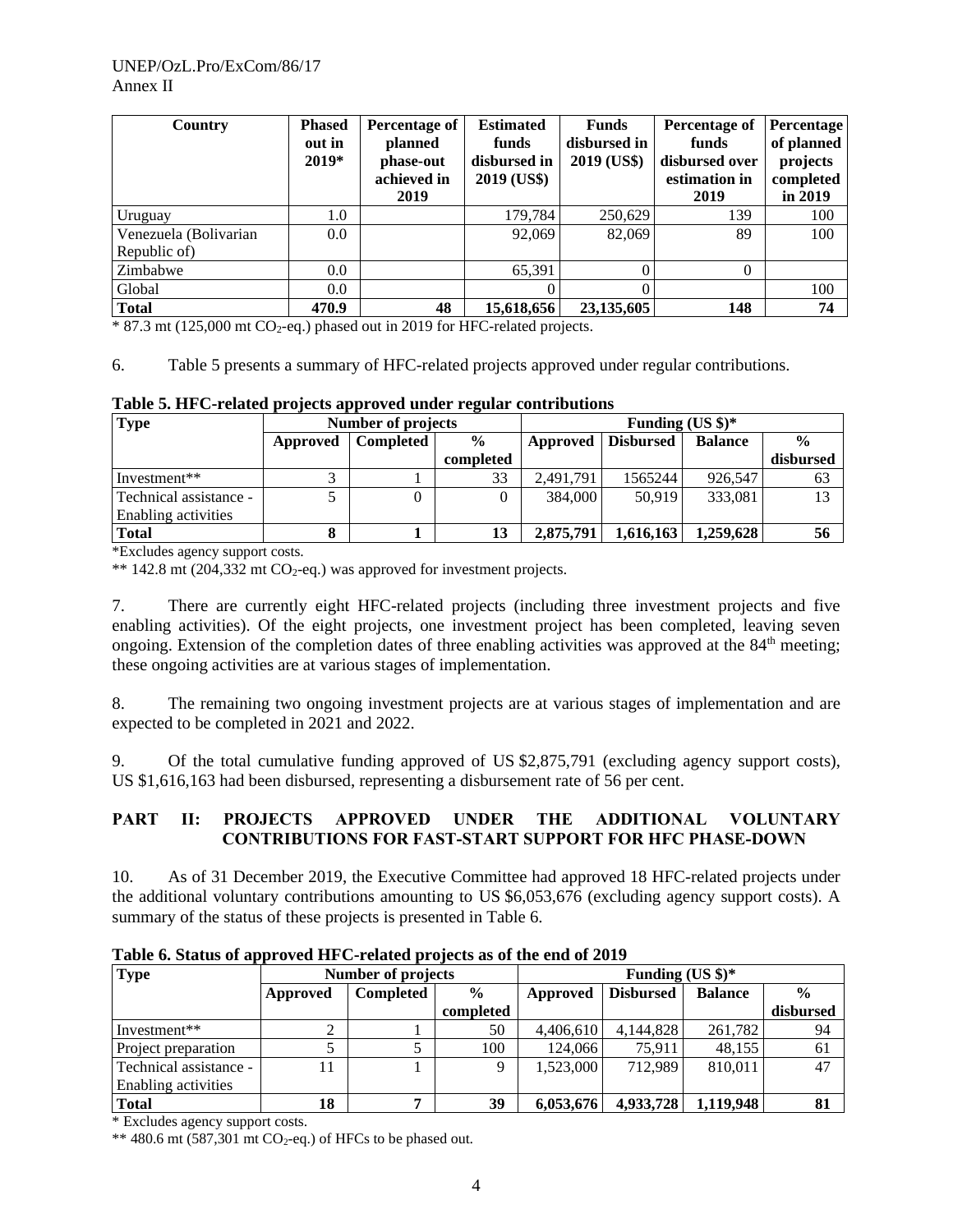11. As of the end of 2019, of the 18 projects approved, seven projects had been completed including one investment project, one enabling activity and five preparation activities, leaving 11 ongoing. Extension of the completion dates of the 10 ongoing enabling activities was approved at the  $83<sup>rd</sup>$  meeting (nine projects) and at the 84th meeting (one project); these activities are at various stages of implementation.

12. The remaining ongoing investment project approved at the 82<sup>nd</sup> meeting, with 80 per cent of the approved funds disbursed, is expected to be completed in 2021.

13. Of the total cumulative funding approved of US \$6,053,676, US \$4,933,728 had been disbursed, representing a disbursement rate of 81 per cent.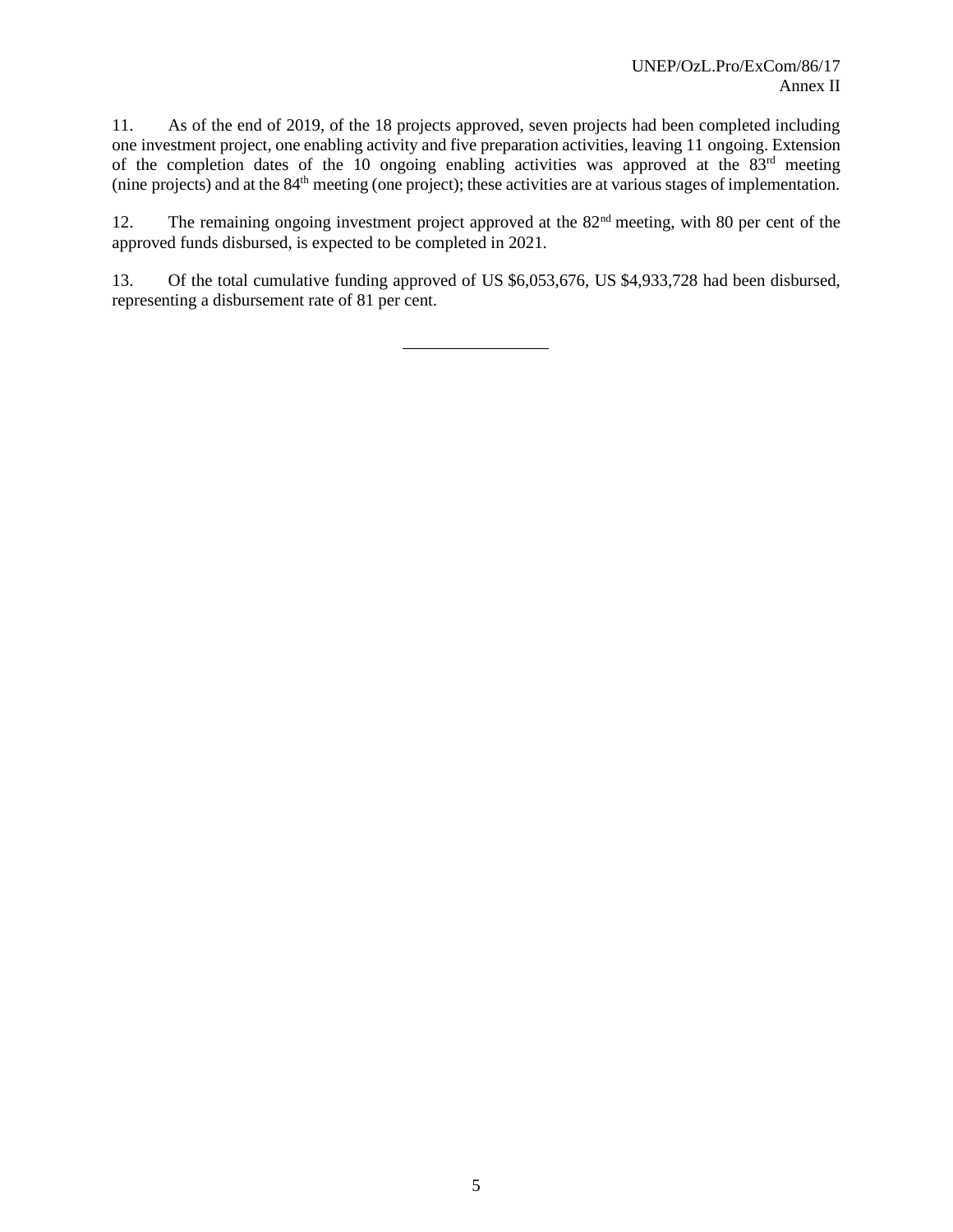

**Executive Committee of the Multilateral Fund for the Implementation of the Montreal Protocol**

# UNDP Annual Progress and Financial Report Narrative: 1991-2019

86th Meeting, 2–6 November 2020, Montreal, Canada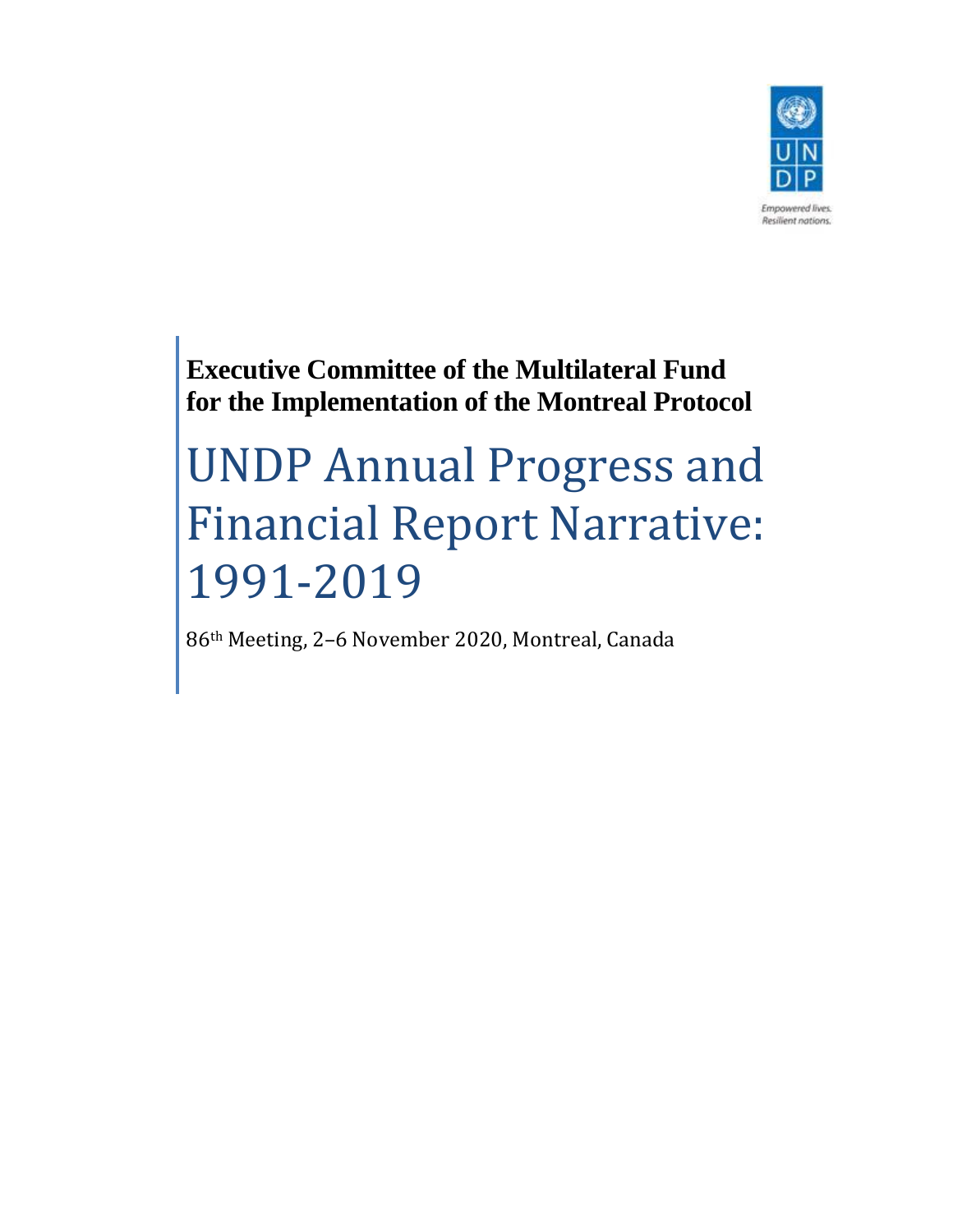#### **I. INTRODUCTION**

The following narrative is based on a database of 2,591 projects funded by the Multilateral Fund, which contains basic information on their status of implementation as of 31 December 2019. However, some updates of activities which took place during 2020 are also included for information purposes. The database results in 11 summary tables which can be found at the end of this report, and which are referred to throughout this narrative.

As can be seen in the following sections, UNDP has disbursed US\$ 773,626,899 of the US\$ 837,949,926 worth of projects that were approved under the Multilateral Fund since its inception in 1991. These programmes were supposed to eliminate 69,561.0 ODP T/year, of which 68,400.5 (98%) were phased out as of 31 December 2019. This demonstrates UNDP's important role in the success of MLF's assistance towards the elimination of Ozone Depleting Substances.

As of the end of 2019, UNDP was active in 51 countries, of which 24 are low volume consuming (LVCs). The vast majority of ongoing projects are implemented using the National Implementation modality, providing countries with larger country ownership.

A large portion of the current ongoing programmes consist of HCFC phase-out management plans (HPMPs). UNDP is the lead agency in 29 countries, including such key countries for the Montreal Protocol, as Brazil, China, and India. In all countries, UNDP is providing technical support for countries to meet their targets set forth under the Montreal Protocol and these three key countries are progressing towards their targets. UNDP is continuing to support China with the implementation of its ICR and Solvent Sector Plans. With the experience gained in the implementation of the Stage I sector plans, and the cooperation and coordination mechanisms established during this earlier implementation, both sector plans have progressed further and all ExCom conditions have been met. In addition, UNDP also acts as the cooperating agency in 18 countries. There is a surge of workload for UNDP to meet the needs of so many HPMPs that are currently under implementation. This significant workload comes at a time of a key control target year (2020). Despite this challenging situation, UNDP, with its network of country offices, remains fully committed to meet the increased workload and ensure that countries receive the assistance needed to be in compliance with all requirements of the Montreal Protocol.

UNDP has also been at the forefront of technical assessments and demonstration projects for potentially costeffective alternatives to HCFCs that minimize environmental impacts, particularly for those specific applications where such alternatives are not presently available and applicable. Pursuant to ExCom decision 72/40, UNDP has prepared a number of projects to demonstrate climate-friendly and energy-efficient alternative technologies to HCFCs, and feasibility studies on district cooling. UNDP has received approval and implemented eight demonstration projects in seven countries. The factsheets on these projects are available at the MLF website. In addition, UNDP is also implementing demonstration projects for cost-effective alternatives to HFCs that minimize environmental impacts. Pursuant to ExCom decision  $78/3(g)$ , UNDP is preparing investment/demonstration projects to phase down HFCs and has received approval for five HFC technology demonstration investment projects in Bangladesh, China, Dominican Republic, Mexico and Zimbabwe. The technology demonstration project in Bangladesh has been completed and submitted to the Executive Committee, making it the first HFC demonstration project to have been finalized, thereby providing invaluable information to the Executive Committee for the requirements of the upcoming HFC phasedown. UNDP is also supporting 17 countries to undertake enabling activities for ratification and early implementation of the Kigali Amendment and two countries (Peru and Trinidad and Tobago) have completed these activities.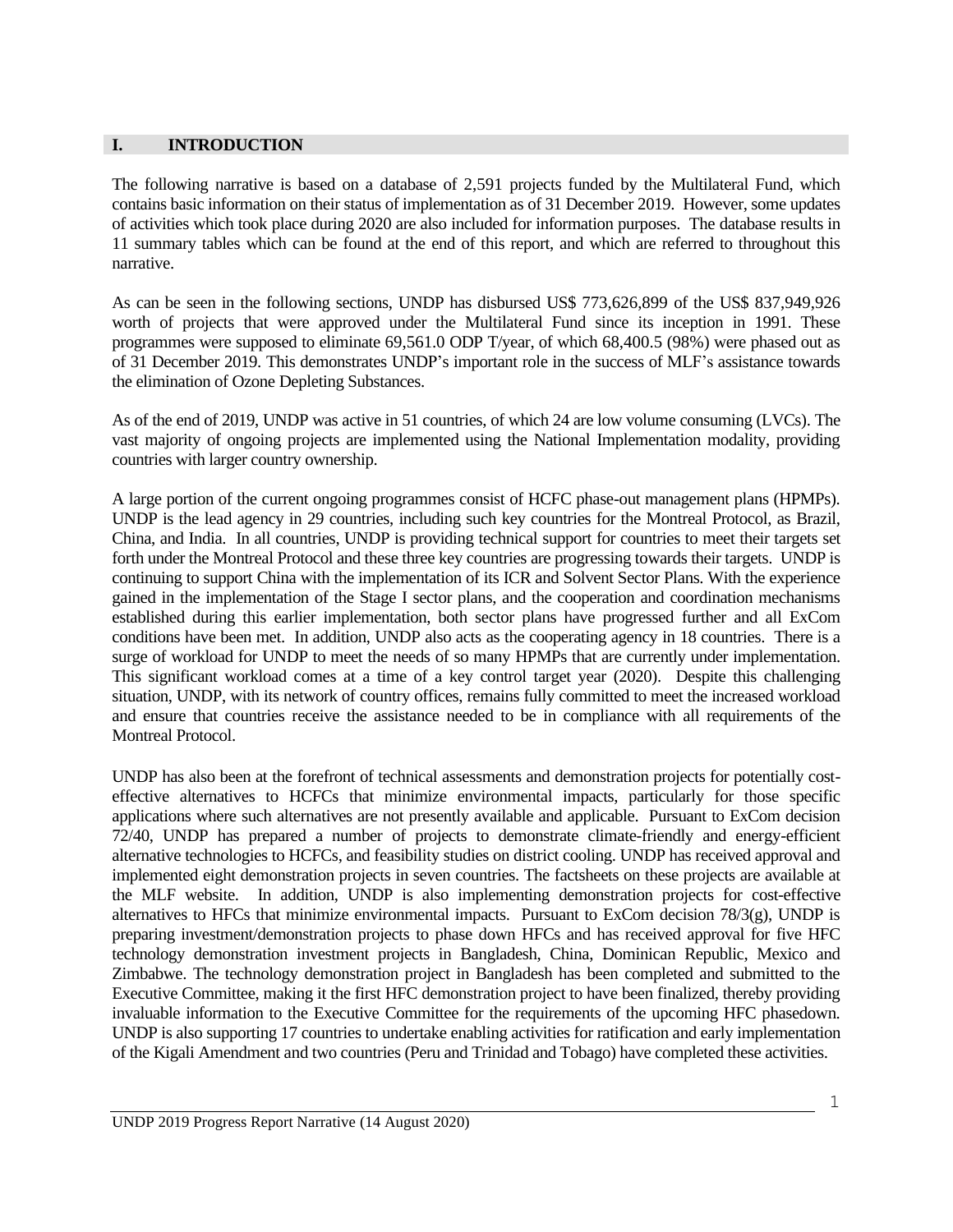Furthermore, UNDP continued to organize several activities to assist countries in meeting their Montreal Protocol obligations. For example, in May 2019, UNDP organized a workshop on HFC alternatives in New York City, which provided the opportunity for participants from Article 5 countries and experts to discuss challenges, opportunities and solutions, and identify short-term priority activities and long-term strategies to effectively implement the Kigali Amendment and improve energy efficiency. The workshop brought together 60 participants from 20 countries and included experts that discussed key topics relevant to the implementation of the Kigali Amendment: including institutional arrangements, legislative and regulatory framework; baseline data collection and reporting; licensing system, customs rules and enforcement; alternative technologies; key activities in servicing sector; HFC phase down strategies; linkages with other national efforts (e.g. NDC under the Paris Agreement); and complementary actions to improve energy efficiency. The workshop materials are available [here.](https://sites.google.com/view/undpworkshoponkigaliamendment/home.)

During the 41st meeting of the Open-ended Working Group of the Parties to the Montreal Protocol UNDP and Kigali Cooling Efficiency Program (K-CEP) organized a side event "National Cooling Plans: Linking cooling to energy efficiency interventions". The side event featured the perspectives from countries such as Trindad  $\&$ Tobago, India, and Rwanda on their experience developing the national cooling plans as a blueprint to increase energy efficiency while reducing the consumption of F-gases. These plans can provide a long-term perspective for policies that can simultaneously address national cooling demands and the need to mitigate climate change. Cooling plans cover multiple sectors, such as space cooling in buildings, manufacturing of cooling equipment, cold-chain logistics, and servicing sector.

In the margins of the 31st Meeting of the Parties to the Montreal Protocol UNDP and GIZ had jointly organized a side event "Sound ODS/HFC waste management and disposal". This side event featured presentations on the issues of sustainable disposal of ODS/HFC containing in products, their management and experiences from demonstration projects and the panel discussion on the barriers and potential cost-effective ways of managing the ODS disposal and management. The presentation on global banks of ozone depleting substances stressed that the ODS bank were estimated to equal to 9.2 Gt CO2eq and that the annual emissions from the global ODS bank were estimated to amount to 1.5 Gt CO<sub>2</sub>eq. An overview of End of Life ODS/HFC Waste Management provided information about the current state of management, destruction technologies and experiences, and identified barriers and the ways to overcome them. The panel discussion touched upon the assessment of destruction technologies by the Montreal Protocol, experience of European Union Member States on the management of end-of-life ODS, and experience of Colombia in building the capacity to collect and destroy end-of-life ODS and implementation of the extended producer responsibility system.

Finally, while the COVID-19 pandemic has imposed limitations on project implementation recently, Article 5 countries and UNDP have been able to adapt some of our operations in order to ensure the continuation of the implementation of activities under the Multilateral Fund during the first half of 2020. For example, at the beginning of the year, UNDP organized missions to Cambodia, Cuba, the Dominican Republic, Egypt, India, Indonesia, Malaysia, Mexico and Peru. Although missions were not allowed starting in March 2020, UNDP continued to implement the projects through our country offices, staying in communication with NOUs and providing support remotely (through online meetings) on preparation of annual work plans, review of projectrelated documents, procurement, clarification of policy and technical issues, submission of tranche requests, drafting of project completion reports, and financial disbursement issues. In April 2020, UNDP organized a teleconference with the Government of China and related associations and universities in the industrial and commercial refrigeration and solvent sectors to discuss the revision of the Stage II HPMP. Recognizing the importance and the need for capacity building for the implementation of the Kigali Amendment, UNDP organized several online webinars on technical topics to exchange information among Article 5 countries and provide training to the NOUs and stakeholders remotely.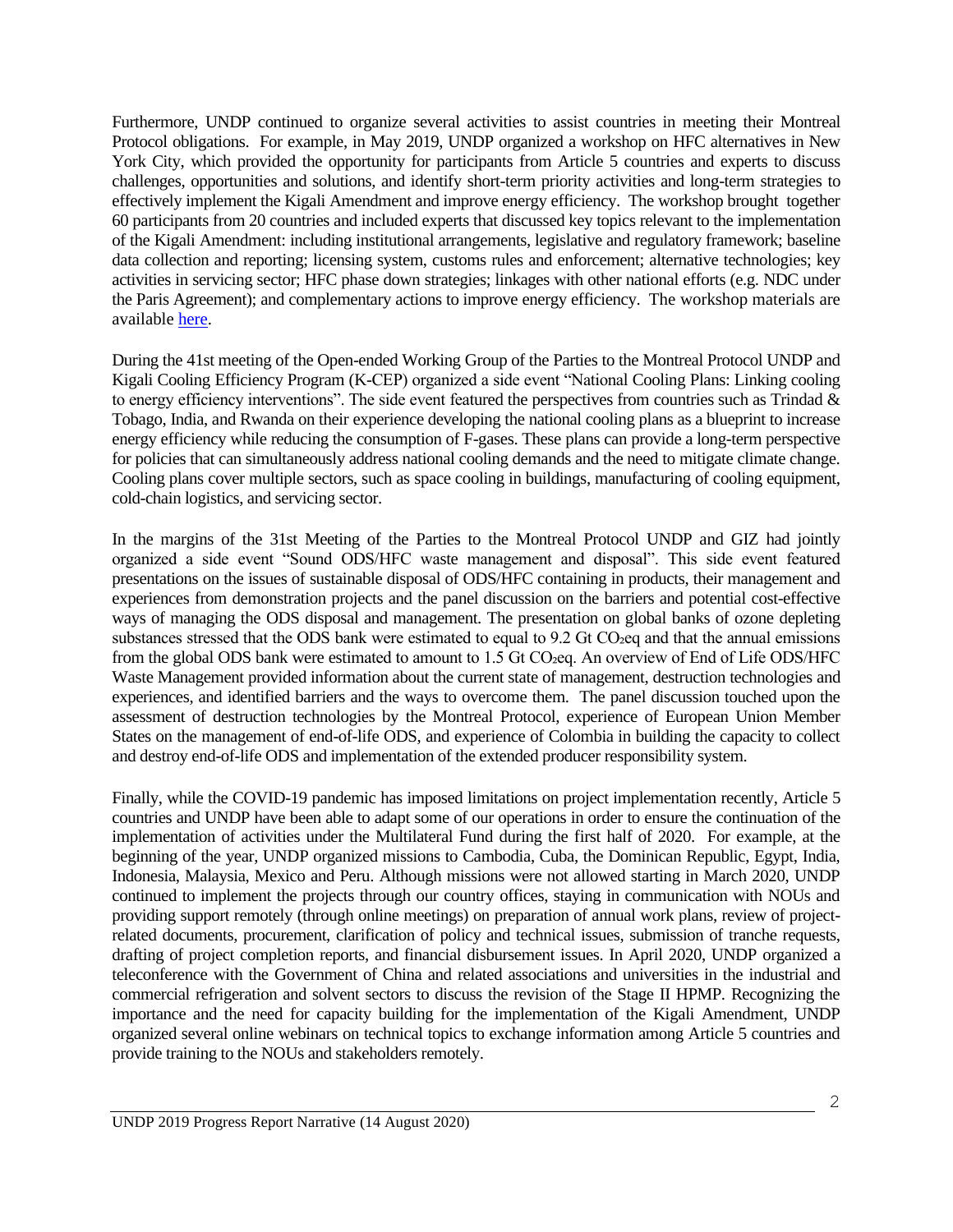#### **II. PROJECT APPROVALS AND DISBURSEMENTS**

#### A. **Annual Summary Data (See table 1)**

Table 1: "Annual Summary" shows the important summary data on the number of project approvals, corresponding budgets, ODP, and disbursement figures. The table highlights that, cumulatively, as of 31 December 2019, UNDP had a total of 2,591 approved projects under the Multilateral Fund, of which 98 had been canceled or transferred. Of the 2,493 remaining projects, 2,352, or 94% have been completed. They are set to eliminate 68,762 ODP T/year, of which 67,764 ODP T (99%)) have already been eliminated.

As of 31 December 2019, UNDP had received cumulative net project approvals of US\$ 837,949,927 (excluding support costs). Of these, UNDP, as of end-2019, had disbursed US\$ 773,626,899 excluding all obligations. This translates to 92% of approved funding. Furthermore, an additional US\$ 2,675,668.8 of obligations were outstanding as of end-December 2019, representing orders placed but final payments not yet made.

#### B. **Interest and Adjustments**

Interest income earned on MLF resources in 2019 is US\$ 1,802,751. Once the financial statements are submitted to the MLF Treasurer by the agreed deadline of 30 September, the difference between the provisional and final 2019 interest income can be adjusted against UNDP project approvals at the 86th meeting.

# C. **Summary Data By Type and Chemical [CPG, DEM, INS, INV, PRP, TAS, TRA] (See table 2)**

Table 2: Summary Data by Project Type presents an overview of the approvals by the type of project. It demonstrates that of the total amounts approved, 82% of the budgets were dedicated to investment projects, 6% to technical assistance projects, 6% to institutional strengthening and 3% to project preparation activities. The remaining 3% was dedicated to country programmes and demonstration/training activities.

# **III. GLOBAL AND REGIONAL PROJECT HIGHLIGHTS**

A. **Global Projects:** There is one on-going global programmes under implementation by UNDP:

GLO/SEV/82/TAS/346, the Core unit support (2020) programme approved at the 84<sup>th</sup> meeting of the Executive Committee, that covers the administrative costs of UNDP's Montreal Protocol Unit; and continuation of Core Unit support at a level that allows UNDP to provide the oversight, reporting and assistance needed to sustain the large programmer is critical.

B. **Regional Projects:** There are no ongoing regional projects at this time.

# **IV. PERFORMANCE INDICATORS**

# **A. Results in 2019**

Decision 41/93 of the Executive Committee approved the following indicators to allow for the evaluation of performance of implementing agencies, with the weightings indicated in the table below. Annex VIII of the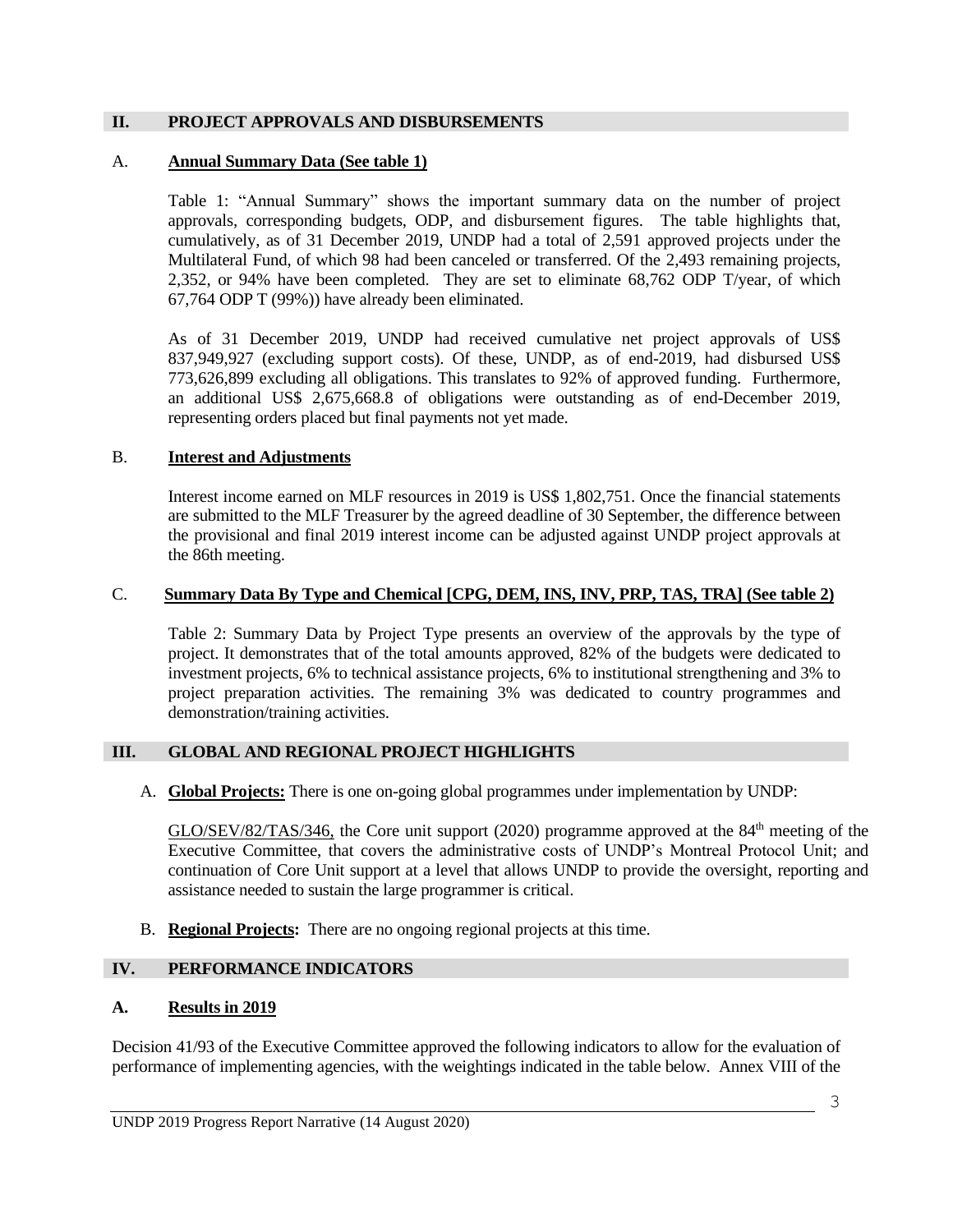report of the 82nd meeting of the Executive Committee contained UNDP's 2019 targets. One can see from the table below that UNDP fully met 5 out of 9 of its targets and that its score amounts to 94%.

| Category of<br>performance<br>indicator | <b>Item</b>                                                                                                                | Weight | UNDP's<br>target for<br>2019                                    | Result achieved in<br>2019                                                                                 | Score |
|-----------------------------------------|----------------------------------------------------------------------------------------------------------------------------|--------|-----------------------------------------------------------------|------------------------------------------------------------------------------------------------------------|-------|
| 1. Approval                             | Number of tranches approved vs. those planned*                                                                             | 10     | 16                                                              | $12 \rightarrow 75\%$<br>(see annex $1, 1$ )                                                               | 7.5   |
| 2. Approval                             | Number of projects/activities approved vs. those<br>planned (including project preparation activities)**                   | 10     | 15                                                              | $26 \rightarrow 100\%$<br>(see annex $1, 2$ )                                                              | 10.0  |
| 3. Implementation Funds disbursed       |                                                                                                                            | 15     | \$15,618,655                                                    | $$23,135,600 \rightarrow 100\%$<br>(see annex $1, 3$ )                                                     | 15.0  |
|                                         | 4. Implementation ODS phase-out for the tranche when the next tranche<br>is approved vs. those planned per business plans  | 25     | 230                                                             | $223 \rightarrow 97\%$<br>(see annex $1, 4$ )                                                              | 24.2  |
|                                         | 5. Implementation Project completion vs. planned in progress reports<br>for all activities (excluding project preparation) | 20     | 63                                                              | $55\rightarrow 87\%$<br>(see annex $1, 5$ )                                                                | 17.4  |
| 6. Administrative                       | The extent to which projects are financially<br>completed 12 months after project completion                               | 10     | $70%$ of<br>those due<br>(out of $108$ ,<br>so target is<br>76) | 79 finreys<br>(see annex $1, 7$ )                                                                          | 10.0  |
| 7. Administrative                       | Timely submission of project completion reports vs.<br>those agreed                                                        | 5      | $100\%$ of<br>those due                                         | 100% achieved (9)<br>individual PCRs<br>submitted and 7<br><b>MYA PCR</b><br>submitted out of 7<br>planned | 5.0   |
| 8. Administrative                       | Timely submission of progress reports and responses<br>unless otherwise agreed                                             | 5      | On-time                                                         | 100% achieved<br>(see annex $1, 9$ )                                                                       | 5.0   |
| <b>TOTAL</b>                            |                                                                                                                            | 100    |                                                                 |                                                                                                            | 94    |

\*The target of an agency would be reduced if it could not submit a tranche owing to another cooperating or lead agency, if agreed by that agency. \*\* Project preparation should not be assessed if the Executive Committee has not taken a decision on its funding.

#### **Note on performance indicators on MYA tranches and corresponding ODP phaseout**:

As per our 2019 Business Plan, UNDP submitted two China HPMP tranches to the 83<sup>rd</sup> and 84th meetings although these tranches weren't approved. As we submitted these tranches in 2019 as we had planned, the performance target should be reduced.

# B. **Cumulative completed investment projects (Table 4)**

As Table 4: Cumulative completed investment projects shows, a total of 1,224 investment projects have been completed, with a corresponding elimination of 62,518 ODP T. Of the US\$ 587,288,917 in their approved budgets in the sectors of Foam, Refrigeration, Phase-out Plan, Aerosol, Solvents, Fumigants, Halon, Process Agents, and Sterilants, 99% has already been disbursed. It took an average of 13 months from approval to first disbursement and 34 months from approval to completion. The overall cost-effectiveness of the projects to the Fund was \$9.39 /kg. A breakdown of this group of projects is given by region, sector, implementation modality, etc.

# C. **Cumulative completed non-investment projects (Table 5)**

As Table 5 shows, UNDP has completed 605 non-investment projects excluding project preparation assistance. Of the US\$ 108,877,529 in their approved budgets, 99% has been disbursed. It took an average of 13 months from approval to first disbursement and 39 months from approval to completion. A breakdown of this group of projects is given by region, type, sector, implementation modality, etc.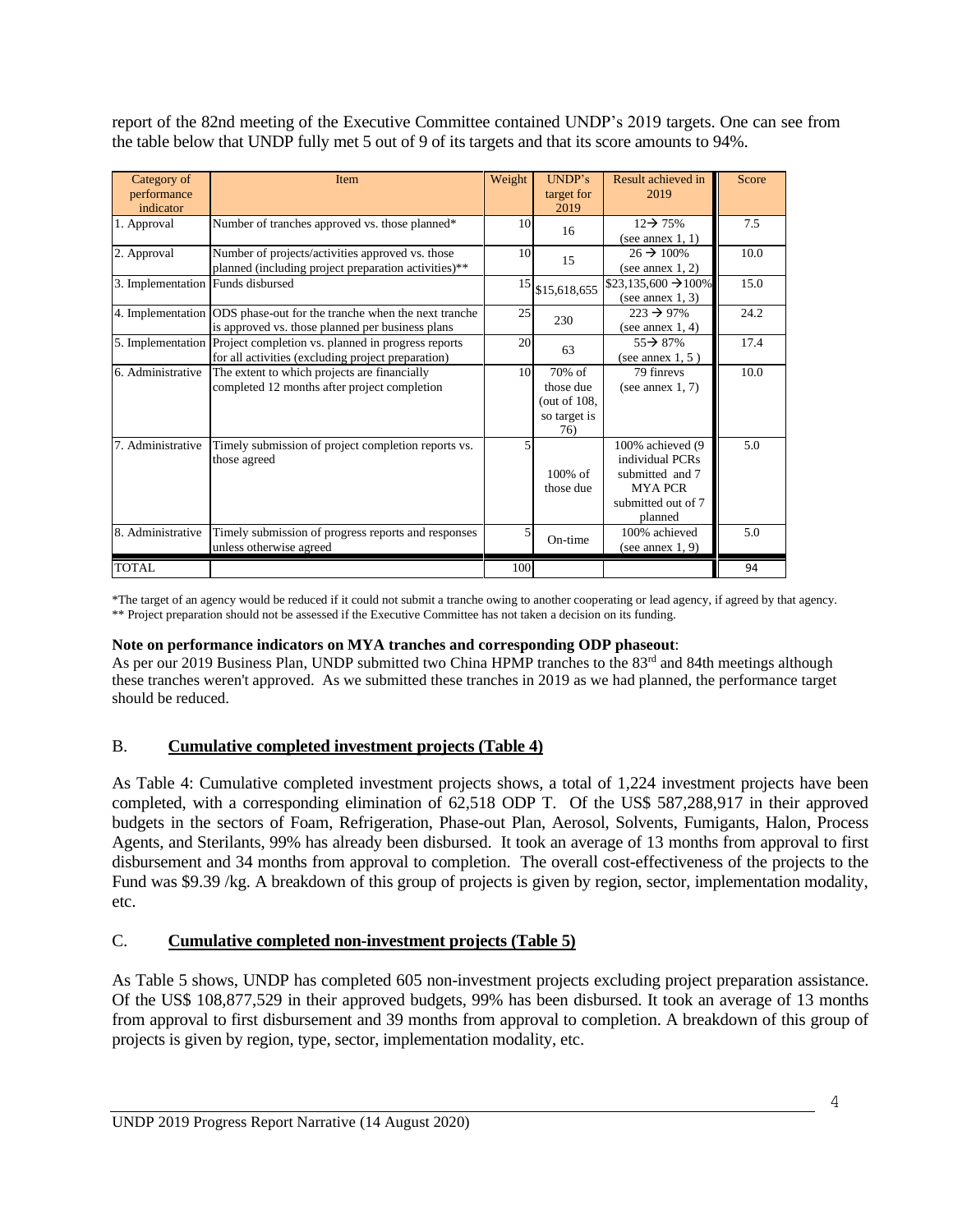# D. **Cumulative ongoing investment projects (Table 6)**

As can be seen in Table 6, UNDP has 53 ongoing investment projects in the sectors of Phase-out Plans, Foam, Aerosol, and Fumigants with corresponding budgets of US\$ 93,124,631. Of this amount, 56% has already been disbursed. It takes an average of 11 months from approval to first disbursement and an average of 45 months from approval to the estimated project completion. The overall cost-effectiveness of the projects to the Fund was \$65.77/kg. A breakdown of this group of projects is given by region, sector, implementation modality, etc.

# E. **Cumulative ongoing non-investment projects (Table 7)**

Table 7 shows that UNDP has 67 ongoing non-investment projects excluding project preparation assistance. Of the US\$ 19,156,639 in approved budgets, 20% has been disbursed. It takes an average of 9 months from approval to first disbursement and 33 months from approval to the estimated project completion. A breakdown of this group of projects is given by region, type, sector, implementation modality, etc.

# **V. STATUS OF AGREEMENTS AND PROJECT PREPARATION BY COUNTRY**

# A. **Agreements To Be Signed/Executed/Finalized**

Since UNDP has a standard legal agreement in place in each developing country that covers UNDP activities in that country, no additional legal agreement is required. There were no specific issues related to this in 2019.

# B. **Project Preparation By Country, Approved Amount And Amount Disbursed (Table 8)**

Table 8: Project Preparation by Country, Approved Amount and Amount Disbursed, indicates active project preparation accounts. Of the ongoing 21 PRP projects listed with US\$ 719,643 in associated approvals, 9% has been disbursed.

# **VI. DESCRIPTION OF KEY ONGOING ACTIVITIES**

This section contains a narrative description of the following key ongoing activities:

- A. Technology demonstration projects for HCFCs
- B. Technology demonstration projects for HFCs
- C. ODS destruction demonstration projects
- D. Country Highlights

# A. **Technology demonstration projects for Stage II HCFCs**

UNDP has been at the forefront of developing and implementing demonstration projects in various regions and sectors to assess relatively new technological developments for which little or no experience or data exists on technical performance and costs since 1996. The major objectives of such types of demonstrations were to find alternative solutions and cost-saving methods to the Multilateral Fund for the Implementation of the Montreal Protocol in order to carry out HCFC-investment activities in the future years, bearing in mind the impact on the climate. The results of the demonstrations of emerging technologies in various industrial processes under local conditions in the following countries are described in greater details below.

Pursuant to ExCom decision 72/40, UNDP has prepared and received approval for eight projects to demonstrate climate-friendly and energy-efficient alternative technologies to HCFCs, and feasibility studies on district cooling for the following seven countries. Please see brief updates on the status of these projects.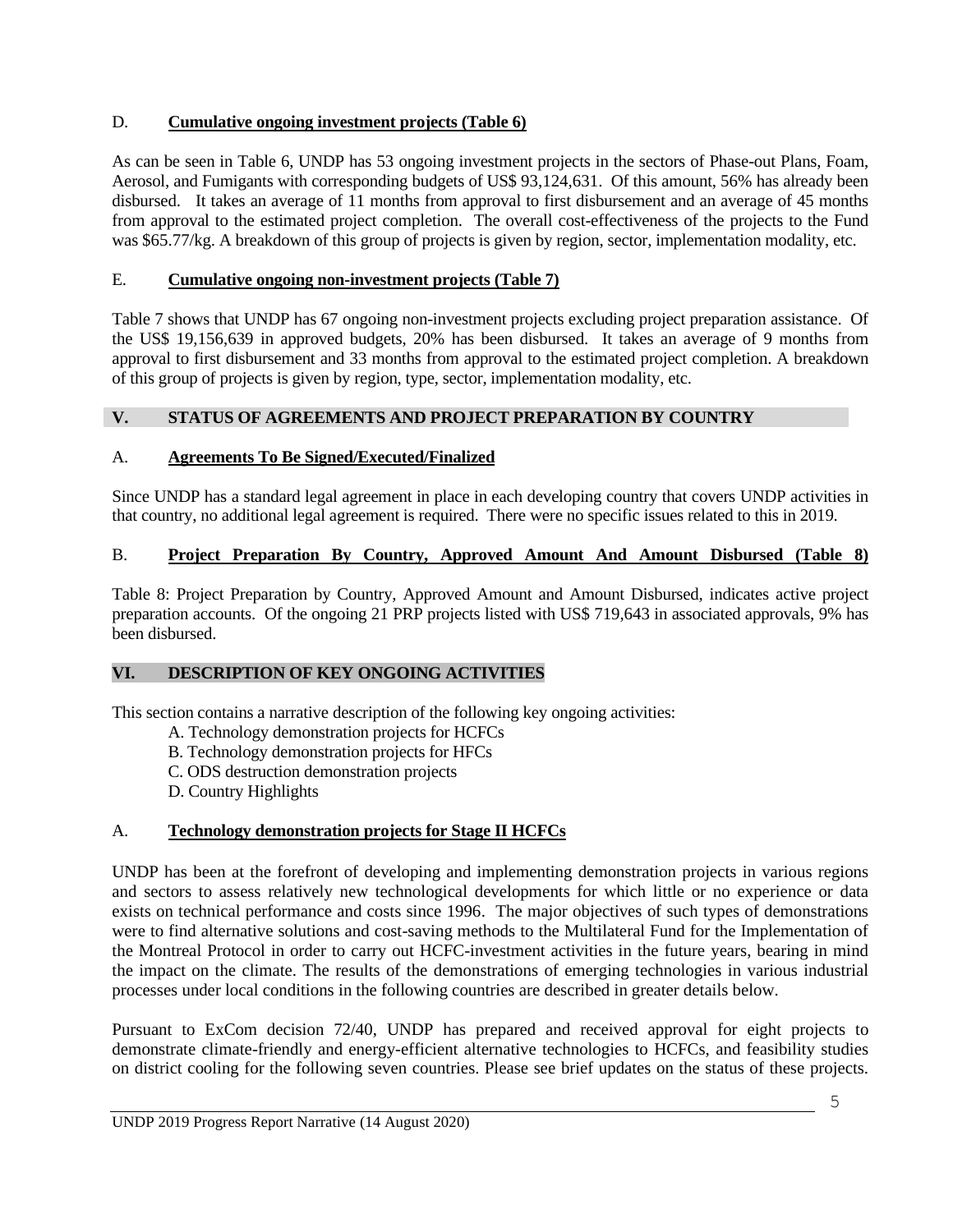Only recent projects have been included but more information on all the Stage II HCFC demonstration projects approved by the ExCom can be found o[n the MLF website.](http://www.multilateralfund.org/Our%20Work/DemonProject/default.aspx)

• **China**: demonstrating ammonia semi-hermetic frequency convertible screw refrigeration compression unit in the industrial and commercial refrigeration industry.

In order to produce the small discharge semi-hermetic frequency convertible screw refrigeration compression unit with ammonia as a viable replacement for HCFC-22 technology, the Executive Committee approved a demonstration project at its 76th meeting. Project demonstration activities ongoing in 2017. However, demonstration results will take longer than expected to be completed. As per ExCom Decision 80/26, project completion was extended to June 2018.

The demonstration project was eventually completed and passed national acceptance in May 2018. The small redesigned demonstration system with lower NH3 charging amount and constructed to fit the small discharge semi-hermetic frequency convertible screw refrigeration compression unit has been built in two locations in China. The one at Xiamen Taiqu cold storage began operation in March 2017 and has been running safely for one and half year. The one at Chengdu Taiqu cold storage began operation in June 2017 and has been running safely for two years.

**Egypt:** demonstrating low-cost options for the conversion to non-ODS technologies in polyurethane foams at very small users.

An international bidding including technical specifications of easy-to-use low-cost foam dispensing units for VSU was completed and issued. All received bids for equipment have been analyzed. The purchase order has been issued and three different dispensers purchased and placed for evaluation at the following Egyptian system houses: Tecmac Dispenser at Baalbaki, Pumer Dispenser at Dow-Middle East, Transtecnica Dispenser at Technocom. There are cost savings observed in the project which are useful in planning work with VSUs globally. Final report was submitted to the ExCom and approved in 2019.

• **Maldives**: testing HCFC-free low-global warming potential alternatives in refrigeration in fisheries sector are being tested.

Demonstration project for HCFC-free low-global warming potential alternatives in refrigeration in fisheries sector was approved at the 76th ExCom. The consulting firm was engaged in 2017. Desk study was completed to find the available alternate refrigerant with low GWP. Due to concerns with flammability, the only refrigerant applicable came in selection in the first round of study was R448A (GWP 1387) and the report was submitted to 80th ExCom. The same was discussed in ExCom and UNDP was asked to continue more research on low GWP alternatives. As per ExCom Decision 80/26, another round of desk study was conducted by the consulting team on the available alternates in the market. In the condition of non-acceptance on A2L refrigerant by the industries, three refrigerants of R450A, R513A and R448A came into the final selection round. The consulting team together with the MIFCO Engineering Team (main fisheries vessels owner) reviewed the options and selected R448A for a demo alternative. By the time an interim report was submitted to the 83rd ExCom only one vessel was retrofitted. Over the summer of 2019 retrofitting of three vessels is completed and result sharing workshops were held in August 2019. The final report was submitted and noted by the ExCom.

# B. **HFC investment projects**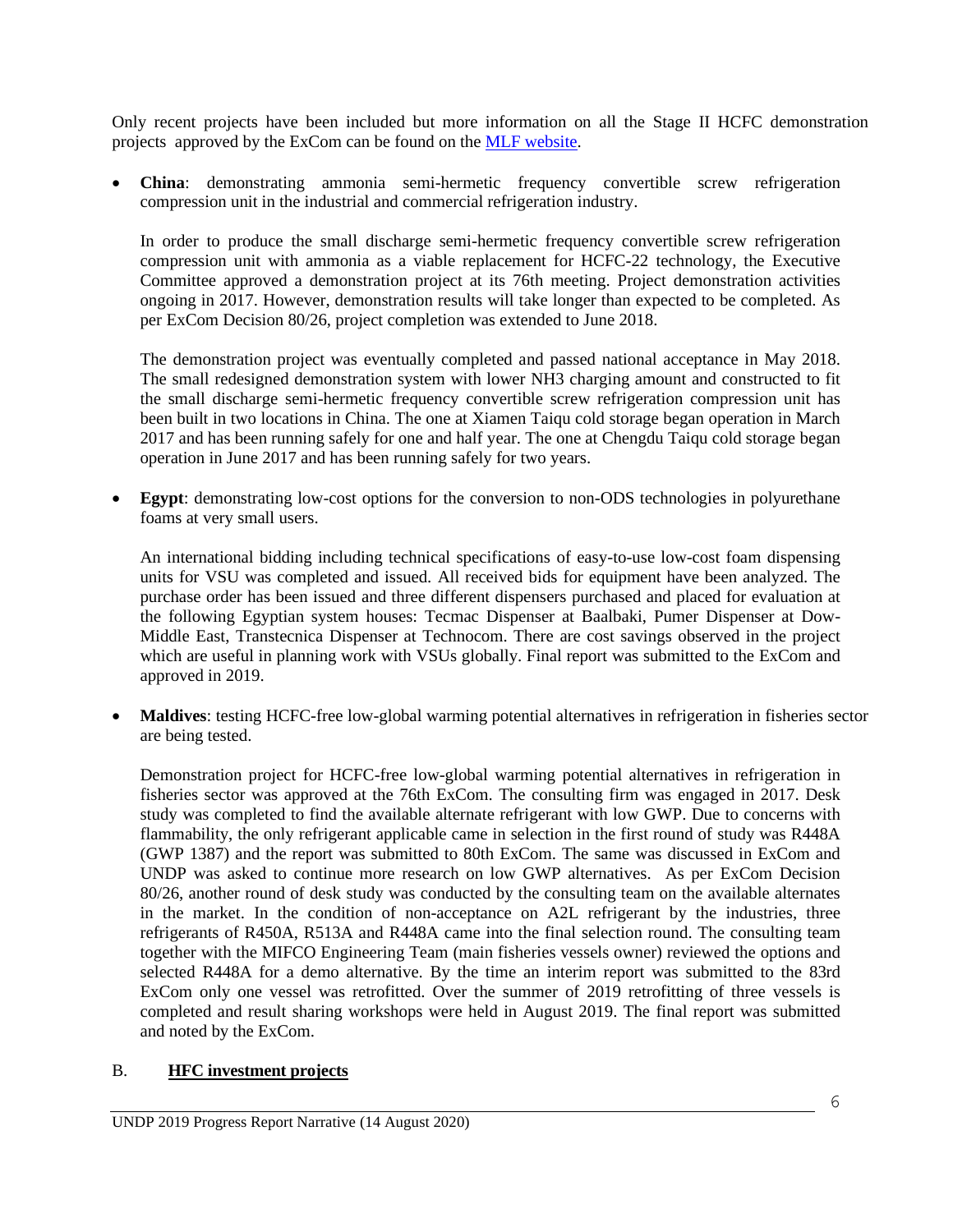Pursuant to ExCom decision 78/3(g), UNDP has prepared investment/demonstration projects to phase down HFCs and, so far, has received approval for five HFC technology demonstration projects listed below.

• **Bangladesh**: Conversion from HFC-134a to isobutane as refrigerant in manufacturing household refrigerator and of reciprocating compressor of HFC-134a to energy efficient compressor (isobutane) in Walton Hi-Tech Industries Limited

Conversion of refrigerators and compressors lines were completed successfully as per scheduled and safety audit took place. The completion report was submitted in April 2020 to the Secretariat of the Multilateral Fund and provided detailed information of conversion activities and costs, environment benefits including refrigerant reduction and energy saving, as well as experiences and lessons learned in the implementation. Walton has started to produce R600a based refrigerators with higher energy efficiency to the market from the beginning of 2020. Its R600a based compressor was exported to Turkey for the first time in 2020.

• **China**: Conversion from C5+HFC-245fa to C5+HFOs in a domestic refrigerator manufacturer (Hisense Kelon)

Project document signed April 2019, contract between FECO and beneficiary signed August 2019. Onsite verification of the CD line conversion conducted November 2019. Hisenes-Kelon was in the process of finishing the line conversion and started trial production end 2019. Due to the impact of COVID-19, six months extension might be needed for the completion of the project.

• **Dominican Republic**: Conversion of a commercial refrigerator manufacturing line at Fábrica de Refrigeradores Comerciales, SRL (FARCO) from HFC-134a and R-404A to propane (R-290) as refrigerant

Visit from the international expert to establish workplan and collect preliminary information on February 2019. Technical specification prepared and procurement process for the required equipment launched and completed. All the equipment has been purchased and installed successfully at the plant. International Expert made second visit to conduct the safety audit and the plant can now safely produce Commercial refrigerators with R-290. The only pending activity is the development of the final report.

• **Mexico**: Conversion of domestic refrigeration manufacturing facility from HFC-134a to isobutane as a refrigerant and conversion of compressors manufacturing facility from HFC-134a-based to isobutane-based at Mabe Mexico

The international expert has made two visits to Mexico to support the reconversion process of MABEs plant in Celaya. The final part of the installation was completed in May 2020 and the safety audit was conducted in June 2020. The plant can now safely produce domestic refrigerators with Isobutane. There is still some pending work on the field testing of certain new refrigerator models which has been delayed due to COVID19. This work will continue in the second half of 2020. The reconversion of the compressor manufacturing plant has been completed. Safety audits have been completed.

**Zimbabwe:** Conversion from HFC-134a to isobutane in the manufacture of domestic refrigerators at Capri (SME Harare)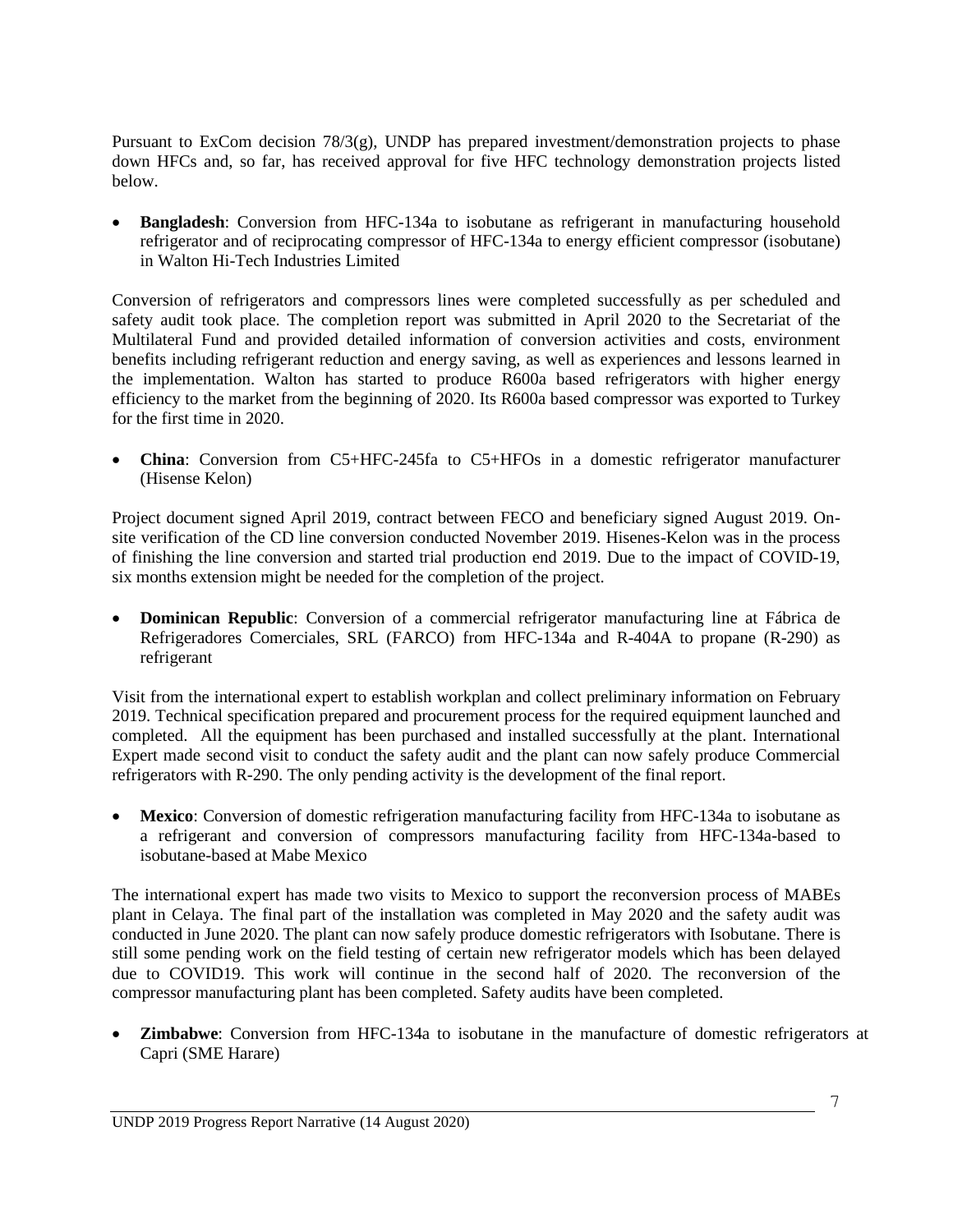The project document for UNDP part was endorsed with the government. A legal agreement between France and UNDP progressed in 2019 with involvement of legal and procurement departments and signed in February 2020. Tenders for technology supply are in the process. A mission by international expert was fielded to discuss technology specifications, and factory layout schemes. Due to the impact of COVID-19, an extension was requested to the MFS.

# C. **HFC Enabling Activity projects**

As highlighted earlier in the report, UNDP is providing support to 17 countries to undertake their HFC enabling activities for ratifying and early implementation of the Kigali Amendment. For more details on the status of these activities in the countries, please see the table below.

| Country    | <b>MLF Number</b>  | <b>Project Title</b>                      | <b>Remarks</b>                                                                                                                                                                                                                                                                                                                                                                                                                                                                                                                                                                                                                                                                                                                                                                                                                                                                                                                                                                                                                                                                                                                     |
|------------|--------------------|-------------------------------------------|------------------------------------------------------------------------------------------------------------------------------------------------------------------------------------------------------------------------------------------------------------------------------------------------------------------------------------------------------------------------------------------------------------------------------------------------------------------------------------------------------------------------------------------------------------------------------------------------------------------------------------------------------------------------------------------------------------------------------------------------------------------------------------------------------------------------------------------------------------------------------------------------------------------------------------------------------------------------------------------------------------------------------------------------------------------------------------------------------------------------------------|
| Bangladesh | BGD/SEV/81/TAS/52  | Enabling activities<br>for HFC phase-down | Ratification: The cabinet gave approval to the proposal for<br>ratification of the Kigali Amendment to the Montreal<br>Protocol. The approval came from the cabinet meeting<br>chaired by Prime Minister. After ratification 1 stakeholder<br>meeting will be organized and finalize the report. File is now<br>under the Ministry of Foreign Affairs (MoFA).<br>HFC licensing & quota system: UNEP Component<br>HFC data collection and monitoring: Data collection survey<br>is completed and final report expected for beginning of<br>April.<br>Demonstrations: On-going                                                                                                                                                                                                                                                                                                                                                                                                                                                                                                                                                       |
| Chile      | CHI/SEV/80/TAS/03+ | Enabling activities<br>for HFC phase-down | Ratification: Yes, ratified on 2017,09,19.<br>HFC licensing & quota system: Customs has a registry of<br>authorized importers and exporters.<br>HFC data collection and monitoring: Yes, Chile has specific<br>tariff codes for HFCs.<br>Demonstrations: Yes. They conducted workshops on CO2 as<br>alternative to HFC.                                                                                                                                                                                                                                                                                                                                                                                                                                                                                                                                                                                                                                                                                                                                                                                                            |
| China      | CPR/SEV/80/TAS/04+ | Enabling activities<br>for HFC phase-down | Ratification: MEE is working closely with line ministries of<br>the National Leading Group for the Protection of the Ozone<br>Layer on promoting ratification of the Kigali Amendment<br>based on updated situation.<br>HFC licensing & quota system: MEE is finalizing the<br>impact analysis of ratification of the Kigali Amendment in<br>China based on updated situation. For the establishment of<br>HFCs licensing and quota system, MEE and the<br>Import/Export Office are working with the General<br>Administration of Customs on preparation of HS code for<br>HFCs. It is very important for customs to establish HS code<br>for each HFCs to identify specific HFC import and export.<br>HFC data collection and monitoring: FECO is coordinating<br>with industrial associations including automobile association<br>to establish HFCs data reporting system. A preliminary HFC<br>data collection system has now been established and data<br>collected are being analyzed. FECO will work with MEE to<br>improve the data collection system including the HFC-23<br>emission reporting and the monitoring system. |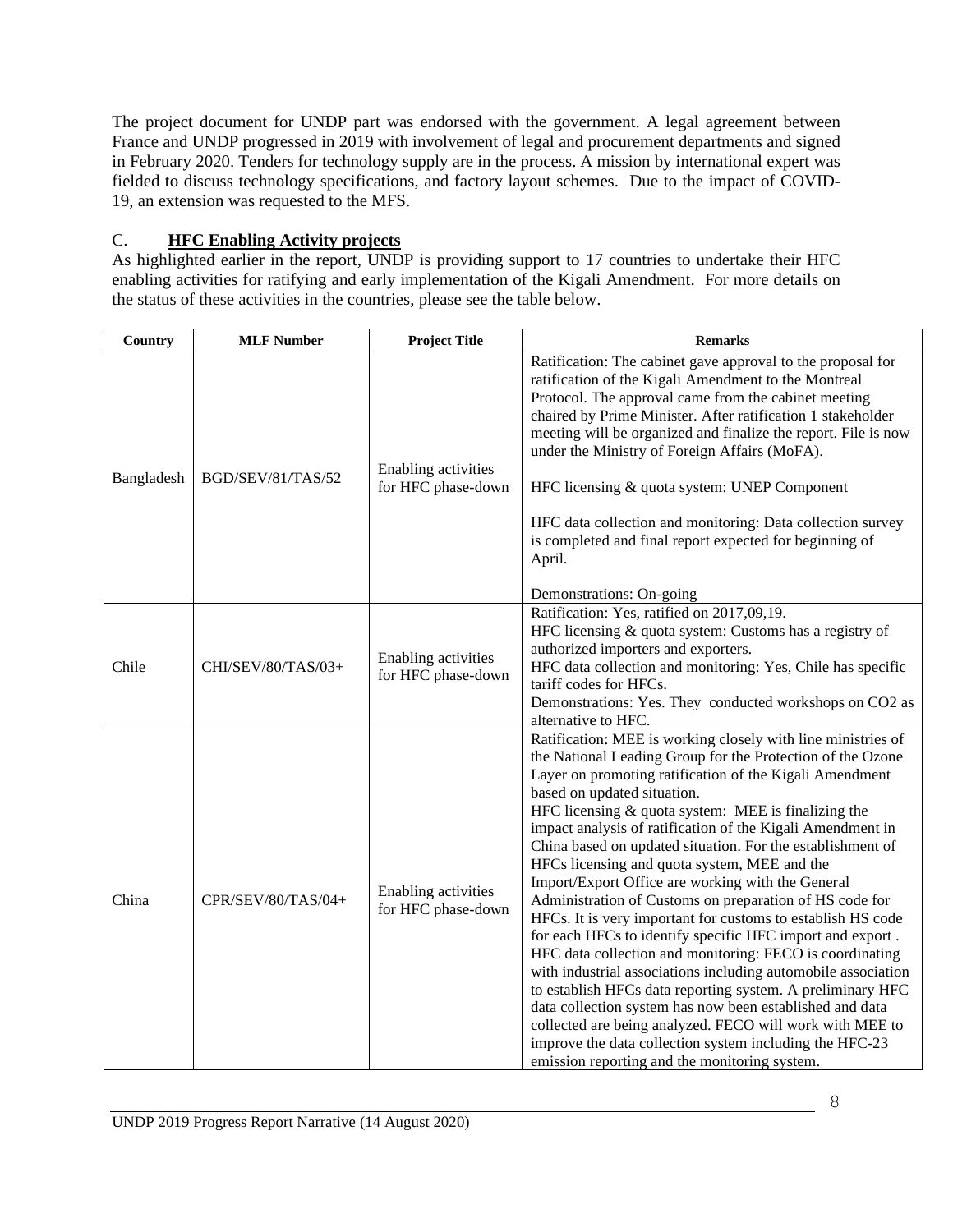| Colombia       | COL/SEV/80/TAS/01+ | Enabling activities<br>for HFC phase-down | Ratification: Kigali Amendment approved by congress,<br>under review of the Constitutional Court; Participation in a<br>regional workshop in Costa Rica to discuss the<br>implementation of the Kigali Amendment.                                                                                                                                                                                                                                                                                                                                                                                                                                                                                                                |
|----------------|--------------------|-------------------------------------------|----------------------------------------------------------------------------------------------------------------------------------------------------------------------------------------------------------------------------------------------------------------------------------------------------------------------------------------------------------------------------------------------------------------------------------------------------------------------------------------------------------------------------------------------------------------------------------------------------------------------------------------------------------------------------------------------------------------------------------|
| Costa Rica     | COS/SEV/80/TAS/01+ | Enabling activities<br>for HFC phase-down | Ratification: December 20, 2017 through law 9522<br>HFC licensing & quota system: The licensing system for<br>HFCs is in place. The quota system has not yet been<br>developed.<br>HFC data collection and monitoring: The country has a good<br>system to monitor the imports. More work is needed for the<br>specific use of each of the substances (pure and blends)<br>Demonstrations: Costa Rica has previously implemented a<br>demonstration project on NH3-CO2 in Commercial Ref. This<br>is important for the Kigali Amendment. Costa Rica<br>organized the first international fair of Green technologies in<br>the RAC sector.                                                                                        |
| Cuba           | CUB/SEV/81/TAS/57  | Enabling activities<br>for HFC phase-down | Ratification: Kigali Amendment ratified on 2019.06.20.<br>HFC licensing & quota system: Meetings with the Customs<br>Authority has been conducted to review current HFC<br>controls and tariff codes.<br>HFC data collection and monitoring: Current tariff codes for<br>HFC identify.<br>Demonstrations: Workshops conducted on alternatives to<br>HFC in conjuction with the HPMP Stage I.                                                                                                                                                                                                                                                                                                                                     |
| E1<br>Salvador | ELS/SEV/81/TAS/37  | Enabling activities<br>for HFC phase-down | Ratification: Ratification of the Kigali Amendment is under<br>discussion on Congress.<br>HFC licensing & quota system: Hiring of international expert<br>to assess current control to HFC imports. Meetings with the<br>customs authorities have been conducted.<br>HFC data collection and monitoring: Tariff codes for HFCs<br>review by the international expert.<br>Demonstrations: ToR for expert on alternative technologies<br>were prepared and process launched.                                                                                                                                                                                                                                                       |
| Fiji           | FIJ/SEV/80/TAS/01+ | Enabling activities<br>for HFC phase-down | Ratification: is under process and at an advanced stage.<br>HFC licensing $\&$ quota system: Regulation for licensing is<br>under development.<br>HFC data collection and monitoring: Fiji currently provides<br>consent letters for the importation of HFC refrigerants and<br>equipment containing HFCs and does monitoring through<br>Customs Department. HFC data collection is in final stage.<br>Consultants (Legal and technical) are on board. Pre-<br>consultative workshops for the review of the ODS<br>legislations has been conducted. A draft regulation has been<br>submitted by the legal consultant. Meetings held by technical<br>consultant with Stakeholders and NOU. The EA report is<br>under development. |
| Haiti          | HAI/SEV/84/TAS/23  | Enabling activities<br>for HFC phase-down | Ratification: Included in the workplan<br>HFC licensing & quota system: Included in the workplan<br>HFC data collection and monitoring: Included in the<br>workplan<br>Demonstrations: Included in the workplan                                                                                                                                                                                                                                                                                                                                                                                                                                                                                                                  |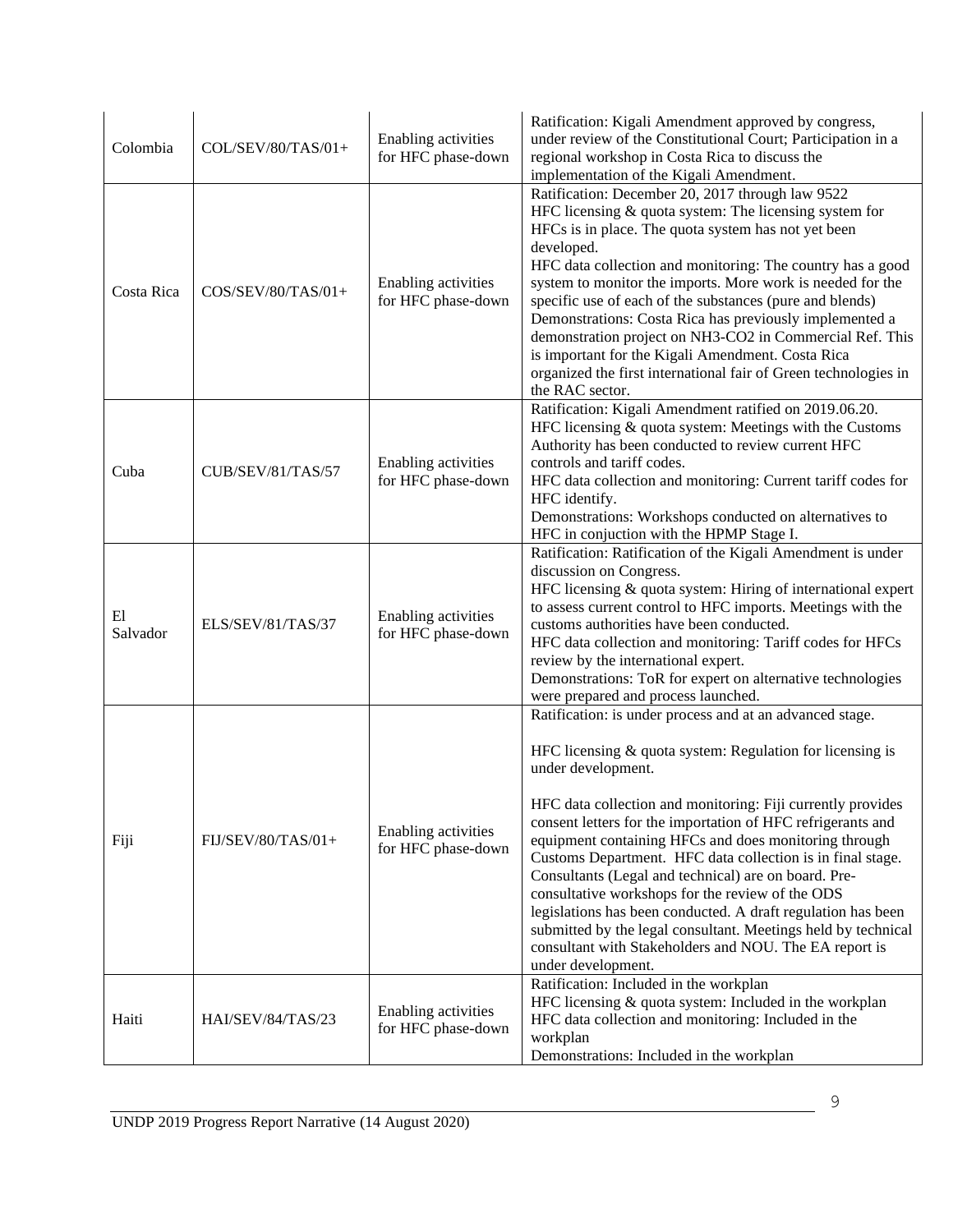| Iran     | IRA/SEV/82/TAS/232 | Enabling activities<br>for HFC phase-down | Ratification: NOU is supporting Parliament Officials in the<br>ratification process (meetings, clarifications, legal support<br>and studies)<br>HFC licensing & quota system: UNEP Component<br>HFC data collection and monitoring: COVID-19 outbreak<br>has obliged this activity to be on hold.<br>Demonstrations: not applicable                                                                                                                                                                                            |
|----------|--------------------|-------------------------------------------|--------------------------------------------------------------------------------------------------------------------------------------------------------------------------------------------------------------------------------------------------------------------------------------------------------------------------------------------------------------------------------------------------------------------------------------------------------------------------------------------------------------------------------|
| Jamaica  | JAM/SEV/80/TAS/01+ | Enabling activities<br>for HFC phase-down | Ratification: Report for Ratification finalized in 2019. Due to<br>legal restrictions, Jamaica will ratify when licensing & quota<br>system will be in place.<br>HFC licensing & quota system: Due to legal restrictions,<br>Jamaica will ratify when licensing & quota system will be in<br>place.<br>HFC data collection and monitoring: Report finalized in<br>2019<br>Demonstrations: Participation on Regional Trainings for<br>HFC phasedown and technical training of technicians on low<br>GWP alternatives performed. |
| Lebanon  | LEB/SEV/80/TAS/02+ | Enabling activities<br>for HFC phase-down | Ratification: Lebanon ratified the Kigali Amendment in<br>February 2020.<br>HFC licensing $\&$ quota system: The NOU is working on the<br>inclusion of the HFCs in the quotas and licensing system<br>HFC data collection and monitoring: The NOU started since<br>2019 the collection of HFC data from importers<br>Demonstrations: not applicable, no demonstration project<br>planned under the EA.                                                                                                                         |
| Panama   | PAN/SEV/81/TAS/46  | Enabling activities<br>for HFC phase-down | Ratification: Ratified on 2018-09-28.<br>HFC licensing & quota system: HFC importers ask for<br>license and quota, but it is not supported by a decree.<br>Meetings have been conducted with customs authorities.<br>HFC data collection and monitoring: NOU collects<br>information on imports and quantities of HFC.<br>Demonstrations: Workshops about alternatives technologies<br>have been conducted in conjunction with the HPMP 2.                                                                                     |
| Paraguay | PAR/SEV/81/TAS/01+ | Enabling activities<br>for HFC phase-down | Ratification: Ratified on 2018-11-01.<br>HFC licensing & quota system: UNEP component.<br>HFC data collection and monitoring: UNEP component.<br>Demonstrations: ToR prepared for workshops on alternatives<br>to HFC, consultants hired. Activity postponed due COVID-<br>19 outbreak.                                                                                                                                                                                                                                        |
| Peru     | PER/SEV/80/TAS/01+ | Enabling activities<br>for HFC phase-down | Ratification: Peru ratified the Kigali Amendment.<br>HFC licensing & quota system: Performed report and<br>guidance for new Reporting requirements. Legal instrument<br>for licensing system under evaluation - will be approved<br>shortly.<br>HFC data collection and monitoring: Customs controls for<br>HFC management and training for Customs performed.<br>Demonstrations: Performed trainings on good practices for<br>HFC management as well as low-GWP alternatives.                                                 |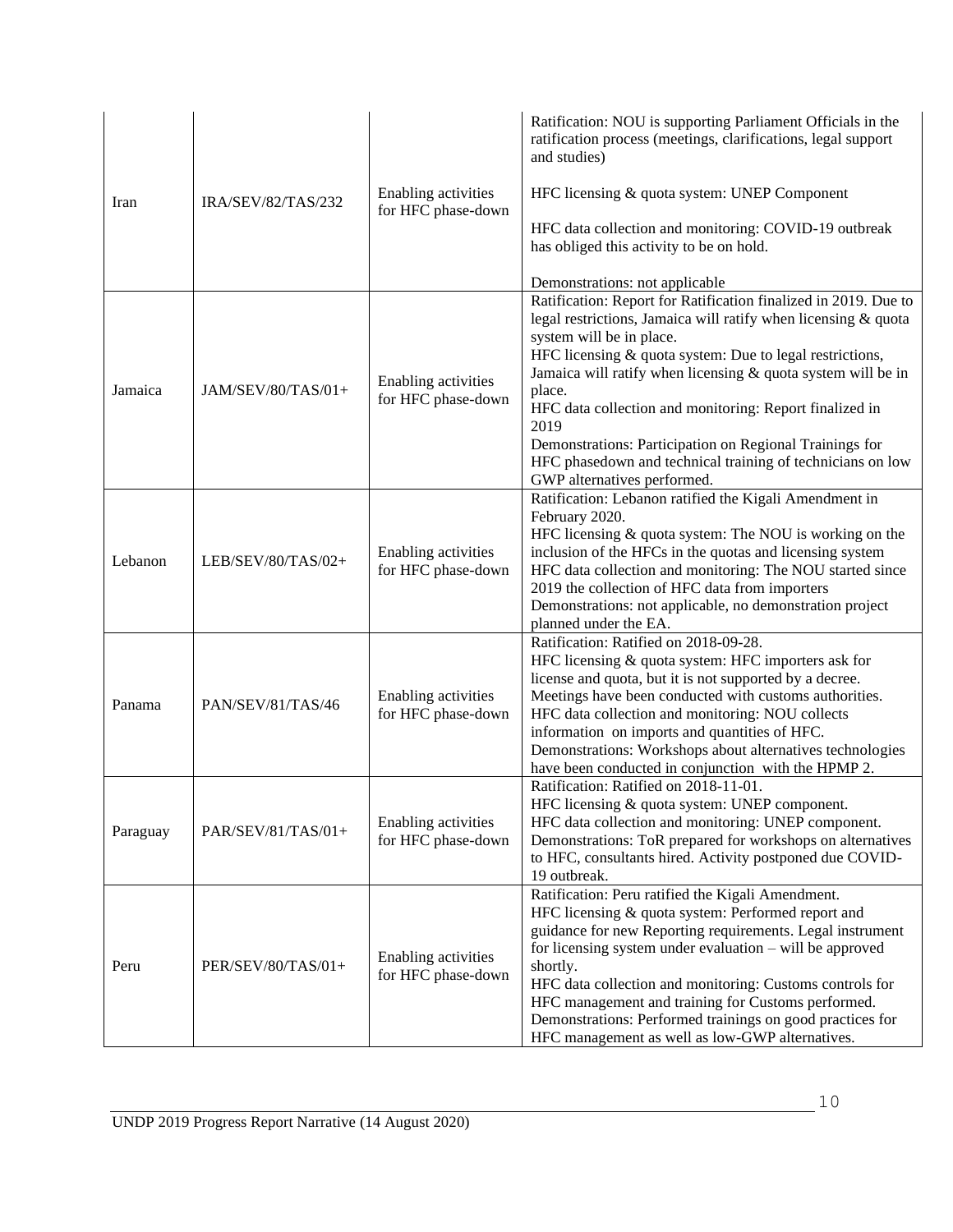| Trinidad<br>and<br>Tobago | $TRI/SEV/80/TAS/01+$ | Enabling activities<br>for HFC phase-down | Ratification: Trinidad and Tobago ratified the Kigali<br>Amendment.<br>HFC licensing & quota system: Recruitment of a Legal<br>Consultant to assist in the development of a Framework to<br>support Licensing and Certification of Refrigeration & Air-<br>Conditioning Technicians in Trinidad & Tobago under the<br>Kigali Amendment (ongoing).<br>HFC data collection and monitoring: Performed in 2019.<br>Including costs associated to HFC phaseout, per sector,<br>particularly those associated to the handling of alternatives<br>Demonstrations: District cooling projects under<br>implementation. Exchange missions and study tours on low-<br>GWP alternatives. |
|---------------------------|----------------------|-------------------------------------------|------------------------------------------------------------------------------------------------------------------------------------------------------------------------------------------------------------------------------------------------------------------------------------------------------------------------------------------------------------------------------------------------------------------------------------------------------------------------------------------------------------------------------------------------------------------------------------------------------------------------------------------------------------------------------|
| Uruguay                   | URU/SEV/80/TAS/02+   | Enabling activities<br>for HFC phase-down | Ratification: Kigali Amendment ratified on 2018-09-12.<br>HFC licensing & quota system: Meetings with customs have<br>been conducted. International consultant hired to assess<br>current system.<br>HFC data collection and monitoring: NOU collects<br>information on HFC imports, exports and transit through<br>VUCE.<br>Demonstrations: Technology workshops have been<br>conducted in conjunction with the HPMP Stage 2 to promote<br>natural refrigerants.                                                                                                                                                                                                            |

# D. **ODS destruction demonstration projects**

The UNDP Montreal Protocol & Chemicals Unit has been supporting countries to take steps to manage their stocks of ODS, which cannot be reused in a sound way. The potential for recovery, proper management and final disposal of such unwanted ODS and ODS containing appliances/equipment banked, have been proven as being possible in developed countries if the proper legislation and price incentives, as well as business opportunities, exist. However, the applicability of banks management schemes in developed countries needs to also be demonstrated in Article 5 countries. The Executive Committee has approved preparation activities for Brazil, Colombia, Cuba, Georgia, Ghana and India, to address ODS waste management leading to ODS destruction. Five such projects (Brazil, Colombia, Cuba, Georgia, and Ghana) have been submitted and approved by the Executive Committee in prior years.

The project in **Brazil** is advancing in both directions: strengthening of the collection center network (reclaim centers) and testing of the destruction facility. Cylinders, equipment and tools were delivered to reclaim centers and the procurement process of lab equipment was prepared and launched. The laboratory equipment was delivered at Reclaim Centers in December 2018, including the Gas Chromatography System (GC). The GC installation and training has already been stared and it is expected to be completed by 2020. The staff from four Reclaim Centers were trained on AHRI 700 tests and lab routines. The company for destruction (Essencis) was identified and the contract has been signed. Essencis' incinerator has already completed the installation of equipment according to requirements. Laboratory equipment was installed in 3 reclaim centers. GC was also installed in 3 reclaim centers. The same centers trained by recognized experts. Essensics performed the process adjustments in September and the actual test burns were conducted in October. The results will come in early 2020.

The project in **Colombia** was completed in the beginning of 2018. A review of legal framework for the management of ODS waste was conducted and comments to proposed waste management regulations were made. Support was provided for the implementation of "Red Verde" for the collection of old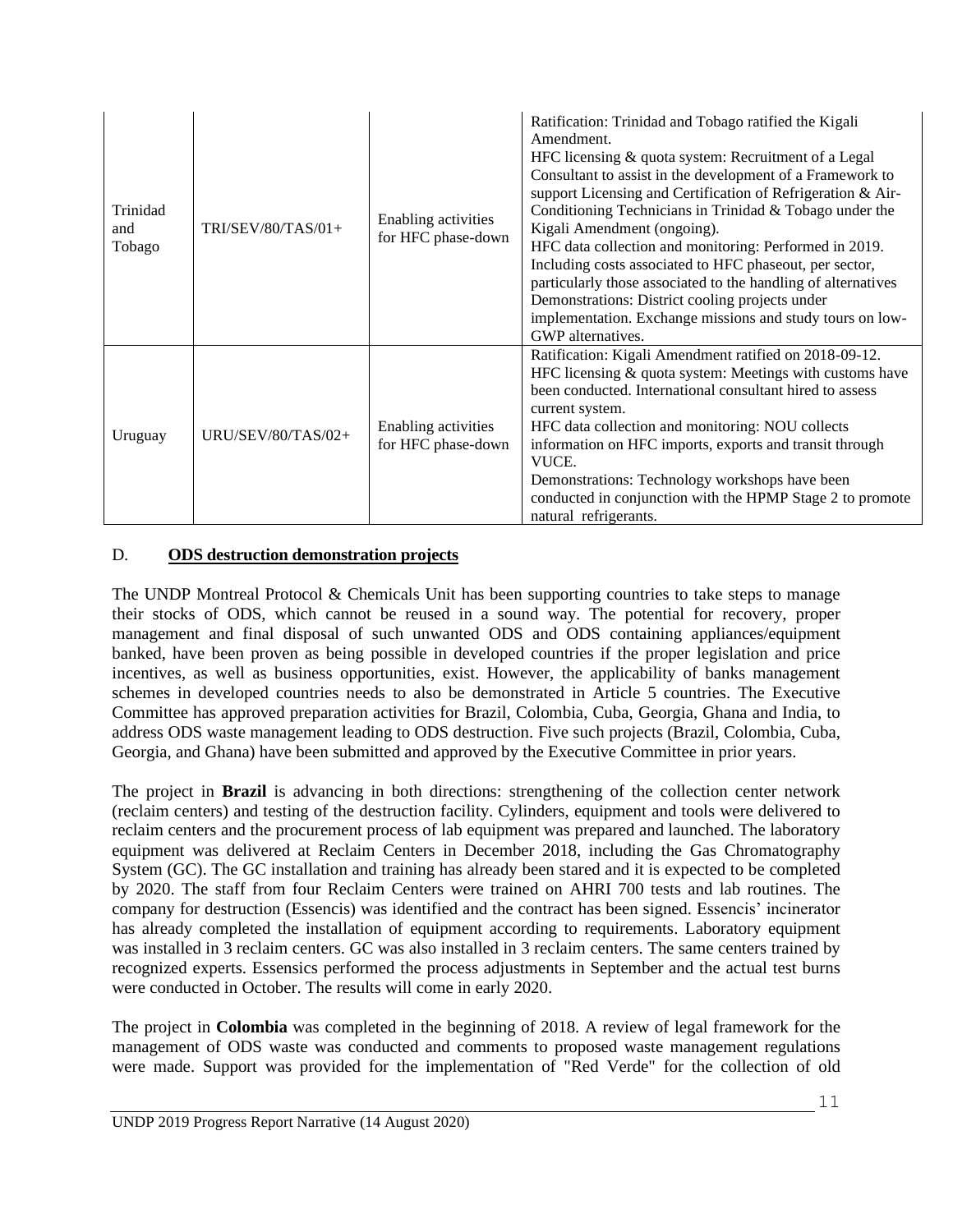refrigerators. One destruction test was conducted. The final report has been completed and was submitted to ExCom 81. It is important to note that additional tests would be needed for HFCs, as this will be a challenge for the future under the Kigali Amendment. The recollection scheme and dismantling of old refrigerators at a reasonable cost an important factor for the sustainability of the operation. The future of the recollection and disposal scheme is being financed via an Extended Producer Responsibility programme. "Red Verde" continues the collection of ODS-containing refrigerators in 6 cities nation-wide.

# **D. Country Highlights (January – December 2019)**

UNDP has been at the forefront of innovative solutions for countries to address their Montreal Protocol compliance obligations. UNDP's work has resulted in market transformation for the introduction of environment-friendly products and corresponding policy and technological advances and has bought to countries access to emerging technologies, reduced energy bills for consumers, fostered innovation, and created a more equitable market for greener products, allowing indigenous manufacturers to maintain competitiveness.

The next section showcases several prominent examples showing the impact of UNDP's support at the country level.

# **Bangladesh**

ExCom Decision 80/42(a) approved the first HFC phase-down investment project in support of the Kigali Amendment, assisting Walton Hitech Industries Limited, Bangladesh, to convert the refrigerant used by this domestic refrigerator manufacturing facility from HFC-134a to isobutane (R-600a), including the conversion of its compressor manufacturing facility. Walton has an installed capacity of 3 million units of domestic refrigerators and of 4 million compressors (the final Report on Walton´s conversion is expected to be considered at the 86th ExCom).

UNDP supported the project implementation, which started in January 2018 and was operationally completed in December 2019, spanning 24 months of implementation, and meeting the original timeframe agreed under the project. The project included a final safety audit on the installation. The conversion has successfully phased-out 197.30 metric tonnes of HFC-134a at Walton, with additional reduction of 33.30 metric tonnes of HFC-134a per annum in the servicing sector as an additional early phase-down commitment from the Government of the Bangladesh. In terms of accumulated direct emissions, following the IPCC Methodology, the conversion from HFC-134a to HC-600a at Walton will avoid the direct emission of 7,978,873 tons of CO2-equivalent of HFC-134a from 2020 to 2050.

A complementary K-CEP project also supported the development of improved design of the fixed-speed compressors to increase the energy efficiency performance of domestic refrigerators. The re-design of refrigerator and the compressor has resulted in 10 to 30% energy savings from baseline induction-based compressors. As result, based on the minimum increased energy efficiency of 10%, the new refrigerators are estimated to avoid the indirect emissions of, at least, 35,025,8090,980 CO2-equivalent tonnes from 2020 to 2050.

# **Brazil**

By the end of 2019, the stage I HPMP in Brazil was successfully completed and well over 200 companies in the foam sector Brazil had been reconverted to low GWP alternatives. One important achievement was the development of a flexible mechanism in the implementation that allowed clients to choose freely the System House and alternative that they wanted to adopt. The closure of the stage I HPMP was accompanied by a ban on the use of HCFC 141b in the foam sector by December 31st, 2019. The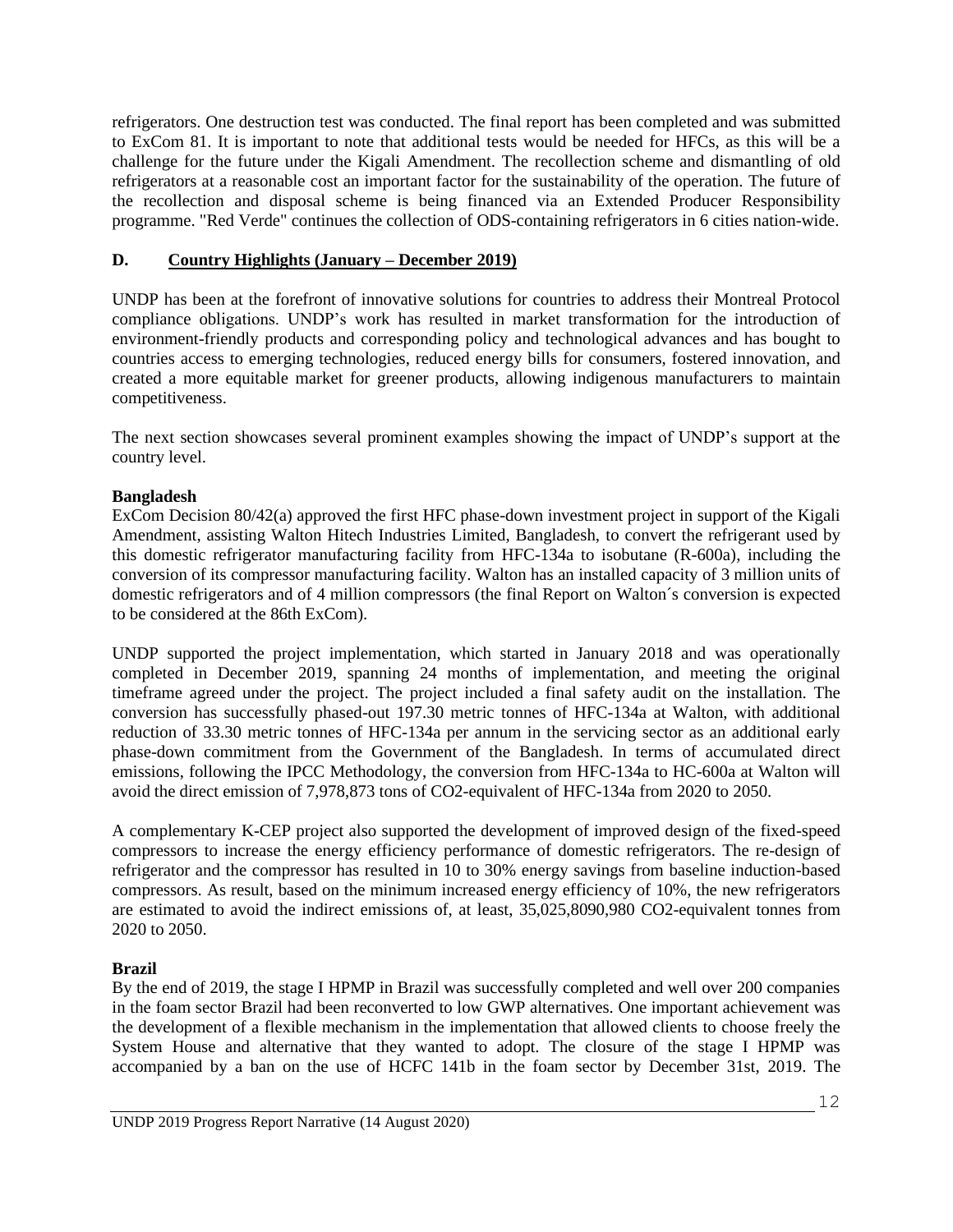government of Brazil has provided strong support in the reconversion of the foam sector in Brazil and has actively been promoting the safe adoption of low GWP alternatives.

#### **China**

China completed implementation of the Solvent and ICR Sector Plans of Stage I of the HPMP. Starting in 2011, the sector plans were completed in 2017 and 2019 respectively. The Solvent and ICR Sector Plans for the Stage II of the HPMP were approved in 2016 and are under active implementation and progressing well despite late approval of the third (2018) tranche.

Under the Stage I Solvent Sector Plan, 152 production lines in 9 enterprises in the medical devices, metal and electronic industries were converted to three main zero-ODP, low-GWP alternative solvents, namely KC-6, hydrocarbon and water-based solvents. Together with two production lines converted under a demonstration project with separate MLF funding, a total of 154 production lines were converted, phased out 638.112 MT of HCFC-141b, contributing to a direct GHG emission reduction of 442,211 tons of CO2 equivalent.

With the completion of the Stage I of the ICR Sector Plan, 34 manufacturing lines in 18 enterprises were converted to zero-DOP, low-GWP alternative technologies. Including three demonstration projects (Yantai Moon, Qinghua Tongfang and Fujian Snowman) that were approved with separate MLF funding and phase-out by non-A5 owned enterprises with their own resources, a total of 8,721.47 MT of HCFC-22 were phased out, exceeding the Stage I of the HPMP target of 8.450 MT, contributing to China's achieving consumption freeze in 2013 and the 10% reduction in 2015. Stage II ICR Sector Plan was approved in 2016 with annual tranche for 2016-2021. While implementation has been progressing well despite of pending approval of the third (2018) tranche for more than one year. By ExCom decision 84/69, funding for the Stage II ICR Sector Plan would be extended to 2026 with the revised action plan to be submitted to the 86th ExCom meeting for review and approval.

The ICR sector in China has a wide range of products used in various applications. Under the Stage I and Stage II ICR Sector Plan, zero ODP and low GWP alternatives have been emphasized in the alternative technology selection for conversion projects, alternatives selected includes HFC-32, CO2/NH3, HFOs and its blends, HFC-134a, R-410A and RHC-290. Low-GWP alternatives including CO2, NH3, HFOs and its blend and HFC-32 will continue to be vigorously promoted during the implementation of Stage II ICR Sector Plan. R&D will be conducted and testing and assessment of potential low-GWP alternative technologies will be carried out to support the sector phase-out, and the best climate friendly alternative technology will be selected for all phase-out activities.

In response to ExCom decisions, UNDP as the lead implementing agency for the HPMP, submitted, on behalf of the Government of China, a report "Review of China's Current Monitoring, Reporting, Verification and Enforcement Systems in accordance with HCFC Consumption and Production Phase-out Management Plan Agreements," and the progress report regarding actions taken with a view to strengthening of legislation on ODS and implementation.

#### **Ghana**

Ghana is successfully proceeding to complete the successful implementation of its first stage of the HPMP. One of the striking lessons is the benefits drawn from an integrated response through several projects, both related to the HPOMP and to projects such as the Enabling Activity (conducted by UNEP), the CCAC HFC survey 9shich now provides a solid basis for estimating the HFCs to be reported now under Article 7 by Ghana) and the KCEP projects. For example, in terms of promotion of low-GWP refrigerants alternatives, the HPMP is now promoting the testing (and more specifically the capacity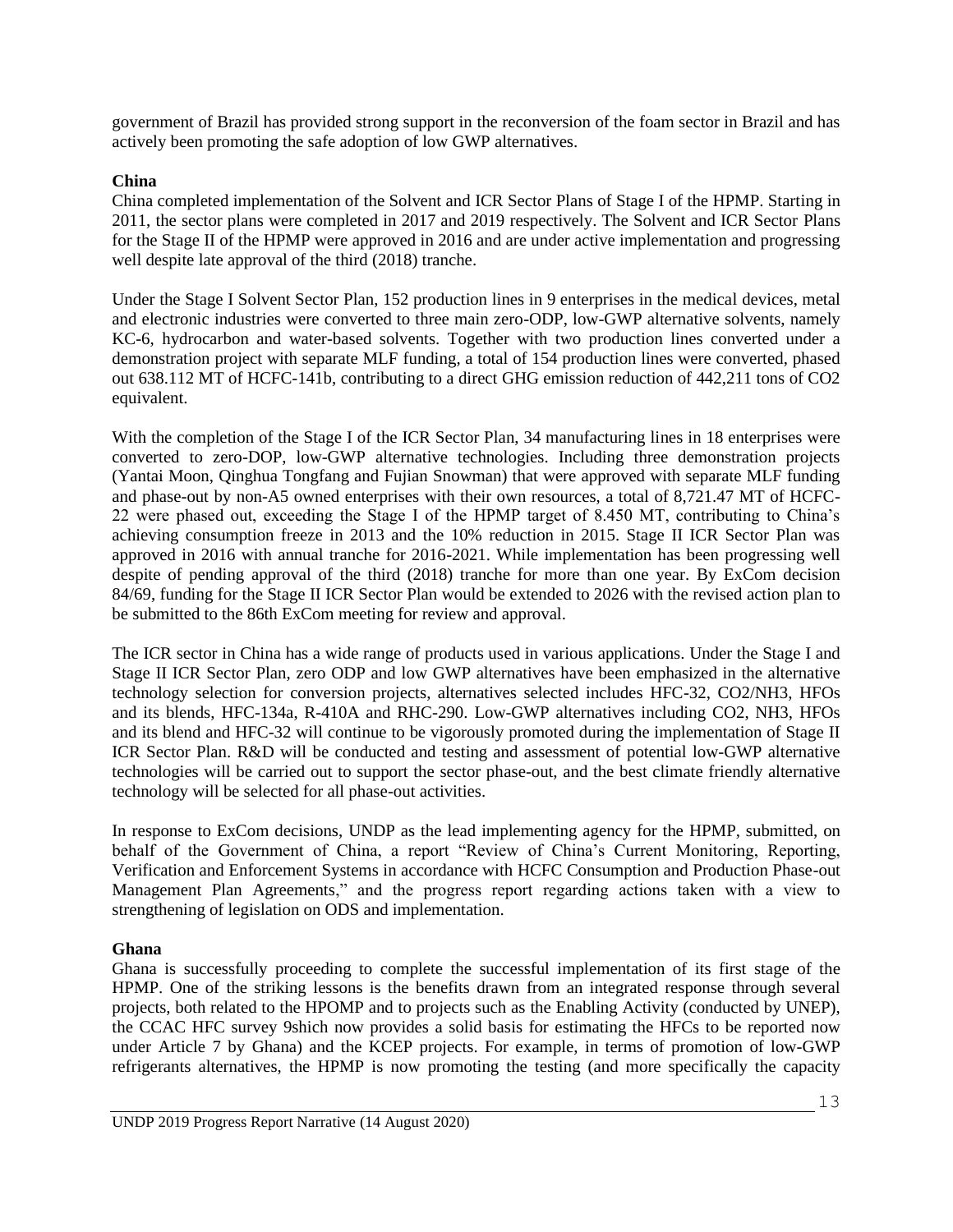building that is required to support it) of the R290 new AC units, which is a step forward in the right direction, after the successful implementation of the R290 retrofits of HCFC AC units. The support of the KCEP programme will also complement this, by promoting the selection of the most energy efficient alternatives in addition to low-GWP refrigerants. The coordination and cooperation with the GIZ ProKlima activities (in addition to the MLF-funded programmes) ensures a comprehensive approach is taken, for example through the promotion of the ODS disposal dimension, even including ODScontaining foam from disposed refrigerators. A refrigerant technicians' formal certification system is in preparation, in close cooperation between the Ghana EPA, UNDP and GIZ. The integration of activities related to the RAC sector, from various funding sources, has been a remarkable, long-lasting success in Ghana. This will also contribute to the implementation of the National Cooling Plan, which was developed with the support of KCEP.

#### **Guyana**

A 3 days seminar on Energy Efficiency and Alternative Refrigerants for the Cooling Sector in Guyana was organized by the National Ozone Unit, Hydrometeorological Service, Ministry of Agriculture, Guyana in partnership with UNDP, with support from the Government of New Zealand on December 3-5, 2019 in Georgetown, Guyana. There was participation from RAC technicians from Guyana and 13 countries in the Caribbean in the seminar. Day 1 provided a complete overview to both the Technicians as well as local policymakers about the linkages between Development (2030 Agenda/NDCs) and sustainable cooling. Days 2 and 3 were designed to offer participating Technicians the opportunity to receive exposure and technical training to state of the art low-GWP alternatives to cooling, that is: Hydrocarbons, Ammonia and CO2 Systems. Moreover, an expert on EE and refrigerant fluids, was also present during the discussions.

#### **India**

India has successfully banned the imports and use of HCFC-141b as a blowing agent (in form of pure substance or mixed in polyols/fully formulated systems), on 31 December, 2019, in the manufacturing of polyurethane (PU) foams. India has consciously chosen a path for environment friendly and energy efficient technologies while phasing out Ozone Depleting Substances (ODS), adopting low-GWP alternatives such as pentanes (hydrocarbons), HFOs and Methyl Formate (Ecomate®), being one among the few Article 5 countries globally to establish early bans on the use of this chemical. The Ministry of Environment, Forest and Climate Change (MoEFCC) brought out a notification in the Gazette of India through which the issuance of import license for HCFC-141b is prohibited from 1st January, 2020 under Ozone Depleting Substances (Regulation and Control) Amendment Rules, 2019 issued under the Environment (Protection) Act, 1986.

HCFC-141b is not produced in the country and all the domestic requirements were met through imports, nearly 50% of the consumption of ozone depleting chemicals in the country was attributable to HCFC-141b in the PU foam sector 8 (as per 2009/2010 baseline). The Ministry adopted a structured approach to engage with foam manufacturing enterprises for providing technical and financial assistance in order to transition to non-ODS and low-GWP technologies under the Stage II of the HCFCs Phase-out Management Plan (HPMP-II). Around 175 foam manufacturing enterprises are being assisted by the HPMP-II.

The polyurethane foam sector in India has links with important economic sectors related to buildings, cold storages and cold chain infrastructure, automobiles, commercial refrigeration, domestic appliances such as refrigerators, water geysers, thermoware products, office and domestic furniture applications, specific high value niche applications etc. In India, the foam manufacturing sector consists of large, medium and small enterprises having varying capacities, with preponderance of MSMEs.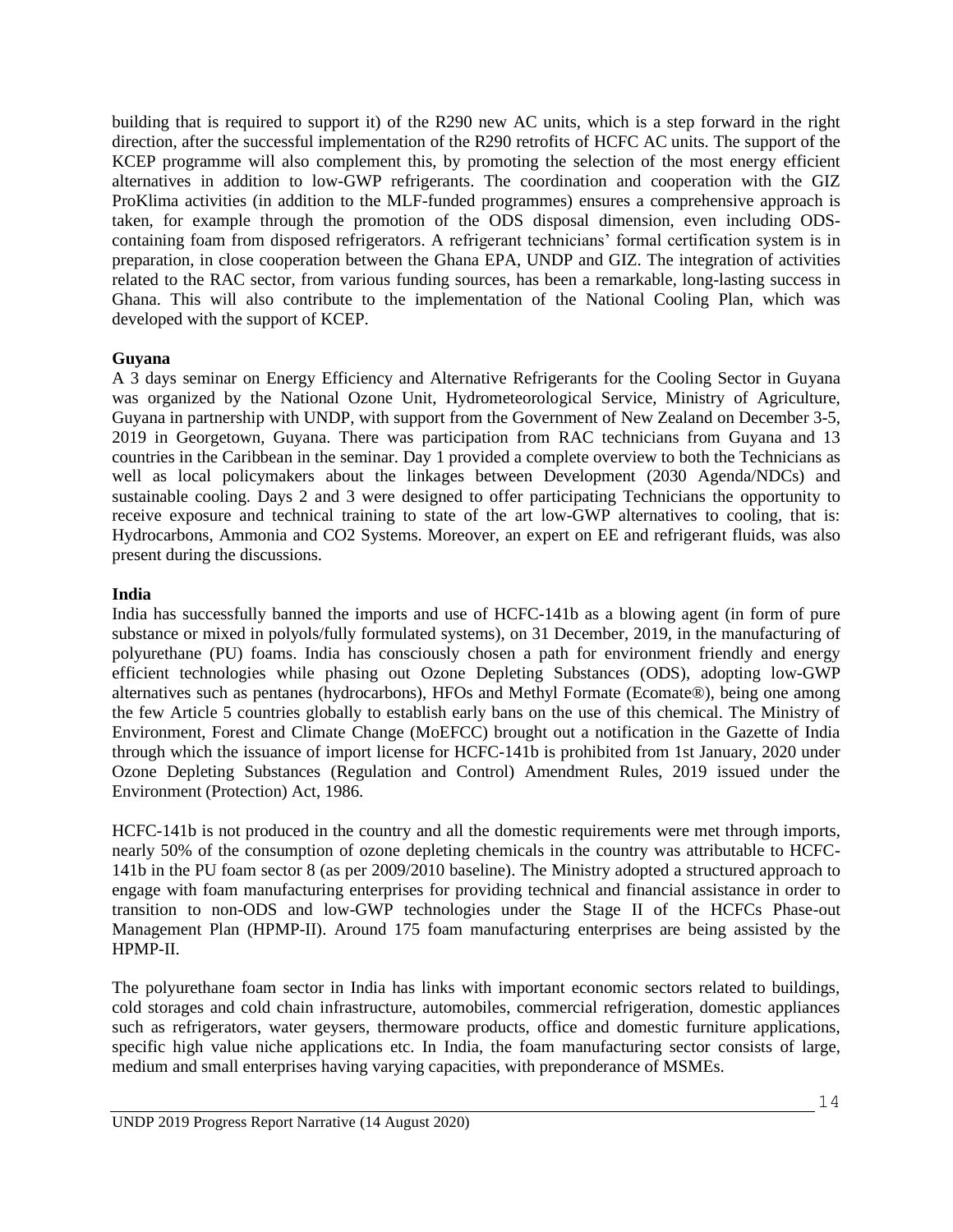In this regards, the implementation of HPMP-II focused on a mixed and complex approach through regulatory and policy actions, implementation of technology conversion projects and high level technical assistance that is ensuring minimal dislocation in the sector and for enhancing the capacities of Micro, Small, and Medium Enterprises (MSMEs) in converting to low-GWP non-ODS technologies, training and awareness programmes on non-ODS and low-GWP alternatives to HCFCs, in close collaboration with Industry and MSMEs also facilitated for adequate tie-ups with system houses and independent laboratories for getting their material tested, study tours, field visits, and exchange of experiences provided by experts from other developing countries, such as Brazil, all for stabilizing alternative technologies that have been able to move towards adoption of alternatives at commercial scale.

Noting the challenges, the Ozone Cell, MoEF&CC, entered into a Memorandum of Agreement with the Central Institute of Plastics Engineering & Technology (CIPET), of Department of Chemicals & Petrochemicals to guide foam manufacturing enterprises. As part of the assistance provided to the enterprises technology workshops, field trials, on-site demonstration and support, practical hands on training and product validation are being provided.

#### **Indonesia**

Indonesia has successfully completed the implementation of the Stage I of its HPMP in 2018, and one of the key results achieved under the RAC servicing sector plan, with bilateral support from the Government of Australia and technical assistance provided by UNDP, was the launch and the piloting of its first RAC Technicians Certification Scheme. In 2019, the Government of Indonesia has successfully started the operationalization of this Certification program, by partnering with key training centers to improve the level of qualification of the technicians, while the skill-based certification scheme has certified the first 150 technicians in the maintenance of RAC systems in the country. Indonesia has phased out R22 in their domestic and commercial refrigeration and air conditioning manufacturing industries by 2020. The industries who received the support from the MLF have converted to R32 or Hydrocarbon technologies.

#### **Lebanon**

The development of the efforts of the Lebanon HPMP as regards the servicing sector is to be specifically underlined in 2019. This is particularly remarkable as the political situation of the country has been particularly unstable in 2019, with many demonstrations and a slowed-down economic activity. The NPU and the PMU worked in close coordination with the Refrigeration association and international experts to determine which equipment would be needed for the first major Vocational school to be established in the capital city (previously operation with practically no training equipment, making the teaching mostly theoretical). The first RAC centre in the Vocational School in Beirut is now operational since September 2019 and was inaugurated. This was actually outreached at the regional level, with the organization of a regional West Asia thematic regional network meeting, allowing to share this experience with neighboring countries. It is worth mentioning that a technician certification system was put in place, and all students graduating from the vocational school receive certification and there will be more work needed to certify all technicians working in the local market. It still will need to be further developed to meet all requirements of certification systems as per international standards, but a key step in the right direction. Also, replication for further procurement of regional centers is ongoing, and in full coordination between the HPMP and the Enabling Activity project, particularly to ensure that energy efficiency testing equipment is also procured. This all fits into not only, obviously, the overall HPMP strategy, but also with the high-quality National Cooling Plan that was developed in 2019 (released in February 2020) with support of the KCEP.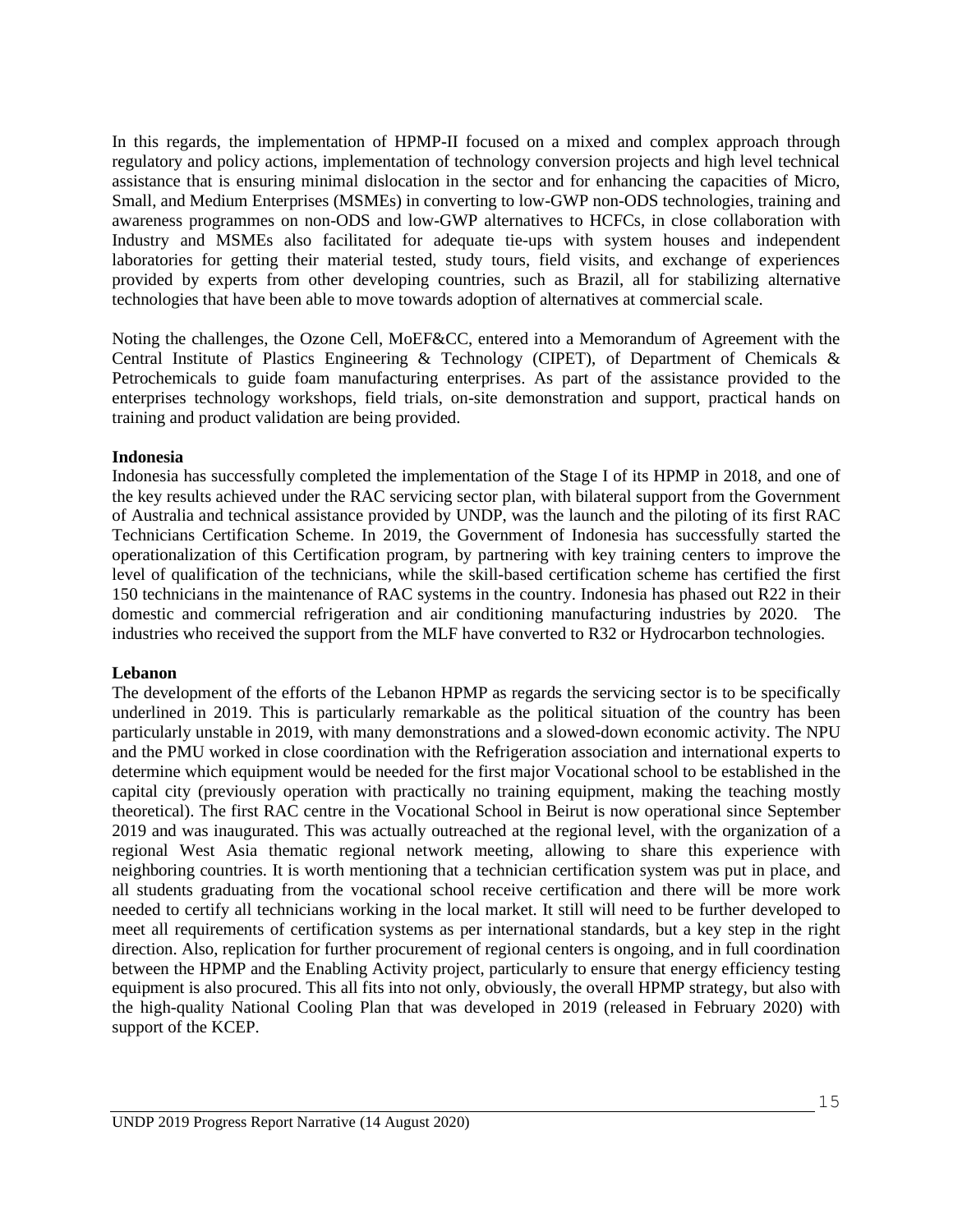#### **Moldova**

Jointly with the Government of the Republic of Moldova, and the National Refrigeration Association, the HPMP Stage II programme has focused on the demonstration of carbon dioxide (CO2) technology in the private sector. Specifically, through a call for innovative technology proposals in the RAC sector, two (2) applicants from a retail food market and vegetable cold chain business (coldstore) were selected on a competitive basis for promotion of non-ODS and low-GWP refrigeration technology. The technology has been sourced from outside the country and then assembled with the help of two national servicing/RAC equipment assembly companies, with co-finance support from the technology recipients. Among results of the project, which are expected when the installation of the technology is complete, are better performance and energy savings, and local practical experience with assembly and servicing of the new technology in the country.

#### **Peru**

By the end of 2019, Peru's Stage 2 HPMP developed activities for the installation of three Recovery and Recycling Centers. With support from an International Consultant, criteria for the definition of potential beneficiaries and technical visits to three WEEE recovery plants as possible beneficiaries for R&R centers were performed, In addition, initial equipment purchases for the R&R Centers performed. Moreover, the Government of Peru with support from UNDP, performed an open call for companies or institutions interested in implementing R&R centers present their proposals, in order to be evaluated and, if selected, be awarded with the installation of the R&R Centers.

#### **Timor Leste, Maldives and Fiji**

With bilateral support from the Government of New Zealand, and implemented by UNDP, Timor Leste, Maldives and Fiji have started the implementation of demonstration activities in critical sectors (Fisheries in Maldives; Hospitality in Maldives and Cold Chain in Timor Leste) that, during 2020, will assess the supply chain, technical applicability and costs of replacement/retrofit of baseline equipment to lower GWP refrigerants. The results of these activities will support the countries to strengthen their national strategies to phase-out HCFCs and leapfrog HFCs, providing valuable information for the implementation of the Kigali Amendment to the Montreal Protocol, these LVC countries are entirely dependent on imports of RAC equipment and also are particularly vulnerable to technology available and high phase-in costs.

#### **Trinidad and Tobago**

A regional workshop on the Kigali Amendment: "Challenges and Opportunities for the Caribbean Region" was organized and hosted by the UNDP and supported by the Government of New Zealand in August 2019 in Port of Spain in Trinidad. The workshop was attended by National Ozone Officers and Technicians from 11 countries in the Caribbean. The purpose provided detailed information about the Kigali Amendment and the early obligations that countries have to comply with once they have ratified the Kigali Amendment. There were intense discussions about the challenges and opportunities the Caribbean region will be facing with the entry into force of the Kigali Amendment.

#### **VII. ADMINISTRATIVE ISSUES (OPERATIONAL, POLICY, FINANCIAL, OTHER)**

#### A. **Meetings Attended by UNDP in 2019**

| From        | T <sub>o</sub> | <b>Location</b> | <b>Description</b>                     |
|-------------|----------------|-----------------|----------------------------------------|
| $8-Jan-19$  | $10$ -Jan-19   | Brazil          | Policy Support and Programme Oversight |
| $20-Jan-19$ | $25$ -Jan-19   | Indonesia       | Policy Support and Programme Oversight |
| $1-Feh-19$  | $8$ -Feb-19    | India           | Policy Support and Programme Oversight |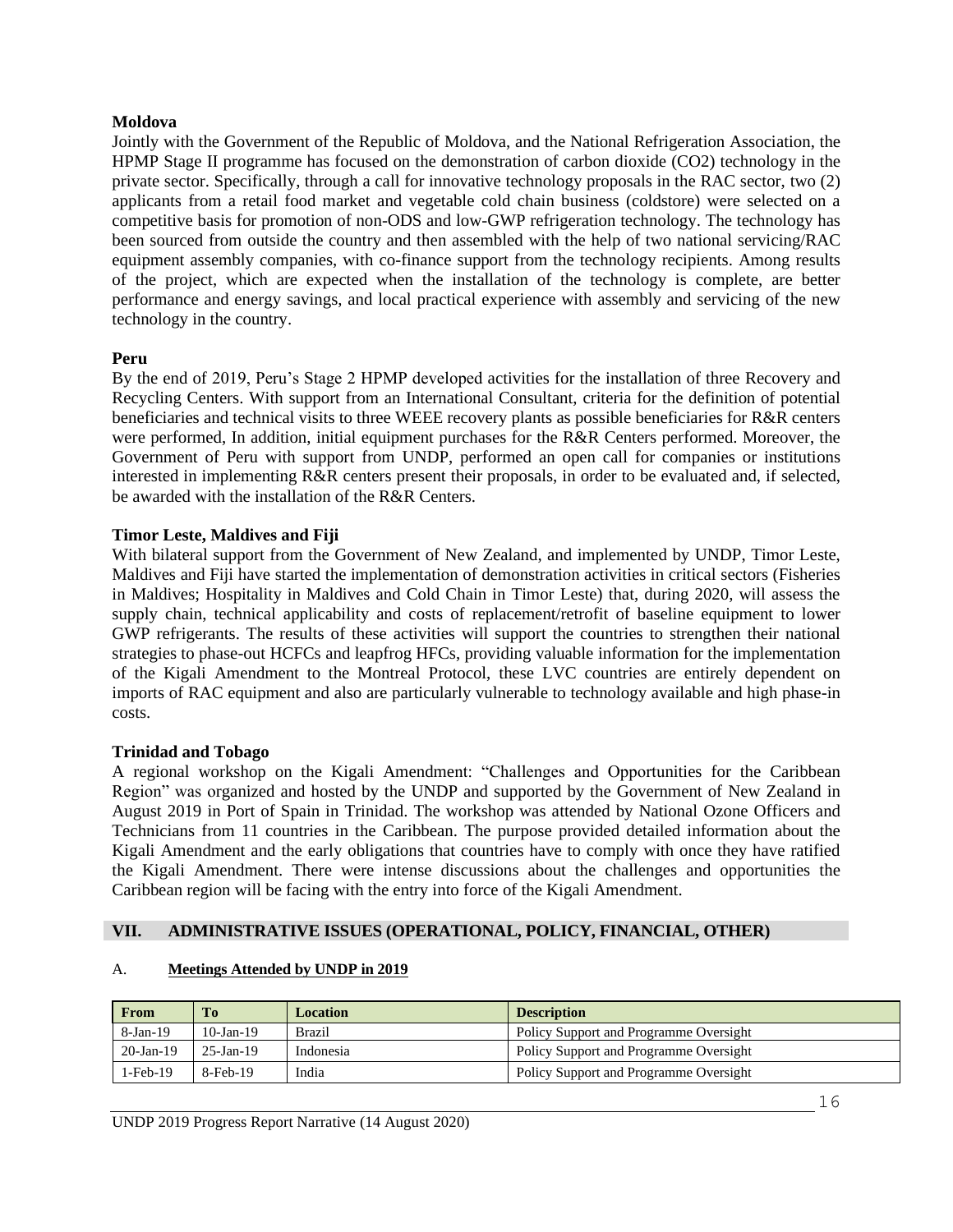| From            | To           | <b>Location</b>     | <b>Description</b>                                                         |
|-----------------|--------------|---------------------|----------------------------------------------------------------------------|
| 4-Feb-19        | 8-Feb-19     | Cuba                | Policy Support and Programme Oversight                                     |
| 7-Feb-19        | 9-Feb-19     | India               | Policy Support and Programme Oversight                                     |
| 10-Feb-19       | 13-Feb-19    | Bangkok             | Policy Support and Programme Oversight                                     |
| 12-Feb-19       | 15-Feb-19    | Mexico              | Policy Support and Programme Oversight                                     |
| 12-Feb-19       | 15-Feb-19    | Dominican Republic  | Policy Support and Programme Oversight                                     |
| 15-Feb-19       | 23-Feb-19    | France              | Policy Support and Programme Oversight                                     |
| 17-Feb-19       | 22-Feb-19    | France              | UNEP Global workshop on Kigali Amendment and Energy<br>Efficiency.         |
| 5-Mar-19        | 7-Mar-19     | Canada              | <b>IACM</b> meeting                                                        |
| 21-Mar-19       | 21-Mar-19    | Beijing             | Policy Support and Programme Oversight                                     |
| 25-Mar-19       | 28-Mar-19    | Costa Rica          | GIZ Green cooling initiative for LAC                                       |
| $7-Apr-19$      | $13-Apr-19$  | China               | Policy Support and Programme Oversight                                     |
| 11-Apr-19       | 12-Apr-19    | Lebanon             | Policy Support and Programme Oversight                                     |
| 15-Apr-19       | 18-Apr-19    | <b>Brazil</b>       | Policy Support and Programme Oversight                                     |
|                 |              | Mexico              |                                                                            |
| 22-Apr-19       | 26-Apr-19    |                     | Policy Support and Programme Oversight                                     |
| 20-May-19       | 25-May-19    | <b>USA</b>          | "Towards the effective implementation of the Kigali Amendment"<br>Workshop |
| 22-May-19       | 24-May-19    | Nepal               | Policy Support and Programme Oversight                                     |
| 27-May-19       | 31-May-19    | Canada              | 83rd Executive Committee meeting                                           |
| 27-May-19       | 29-May-19    | Sri Lanka           | Policy Support and Programme Oversight                                     |
| $10$ -Jun- $19$ | 13-Jun-19    | Georgia             | Policy Support and Programme Oversight                                     |
| $17$ -Jun- $19$ | $21$ -Jun-19 | Turkey              | MPU Business Planning meeting                                              |
| 24-Jun-19       | 28-Jun-19    | India               | Policy Support and Programme Oversight                                     |
| 29-Jun-19       | $5-Jul-19$   | Thailand            | Implementation Committee and OEWG meetings                                 |
| 8-Jul-19        | 11-Jul-19    | Nigeria             | Policy Support and Programme Oversight                                     |
| 30-Jul-19       | $2-Aug-19$   | Philippines         | <b>UNEP Ozone South East Asia Network Meeting</b>                          |
| 3-Aug-19        | 6-Aug-19     | Maldives            | Policy Support and Programme Oversight                                     |
| 5-Aug-19        | 8-Aug-19     | Turkey              | Policy Support and Programme Oversight                                     |
| 12-Aug-19       | 16-Aug-19    | Colombia            | Policy Support and Programme Oversight                                     |
| 14-Aug-19       | 16-Aug-19    | <b>Brazil</b>       | Policy Support and Programme Oversight                                     |
| 19-Aug-19       | 22-Aug-19    | Trinidad and Tobago | Policy Support and Programme Oversight                                     |
| 26-Aug-19       | 28-Aug-19    | Paraguay            | UNEP Ozone Latin America & Caribbean Network Meeting                       |
| 27-Aug-19       | 29-Aug-19    | Haiti               | Policy Support and Programme Oversight                                     |
| 3-Sep-19        | $5-Sep-19$   | Mexico              | Policy Support and Programme Oversight                                     |
| 9-Sep-19        | 13-Sep-19    | Indonesia           | Policy Support and Programme Oversight                                     |
| 9-Sep-19        | 13-Sep-19    | <b>Brazil</b>       | Policy Support and Programme Oversight                                     |
| 16-Sep-19       | 18-Sep-19    | Lebanon             | Policy Support and Programme Oversight                                     |
| 16-Sep-19       | 19-Sep-19    | Fiji                | Policy Support and Programme Oversight                                     |
| 16-Sep-19       | 18-Sep-19    | Dominican Republic  | Policy Support and Programme Oversight                                     |
| 23-Sep-19       | 27-Sep-19    | India               | Policy Support and Programme Oversight                                     |
| 25-Sep-19       | 27-Sep-19    | Dominican Republic  | Policy Support and Programme Oversight                                     |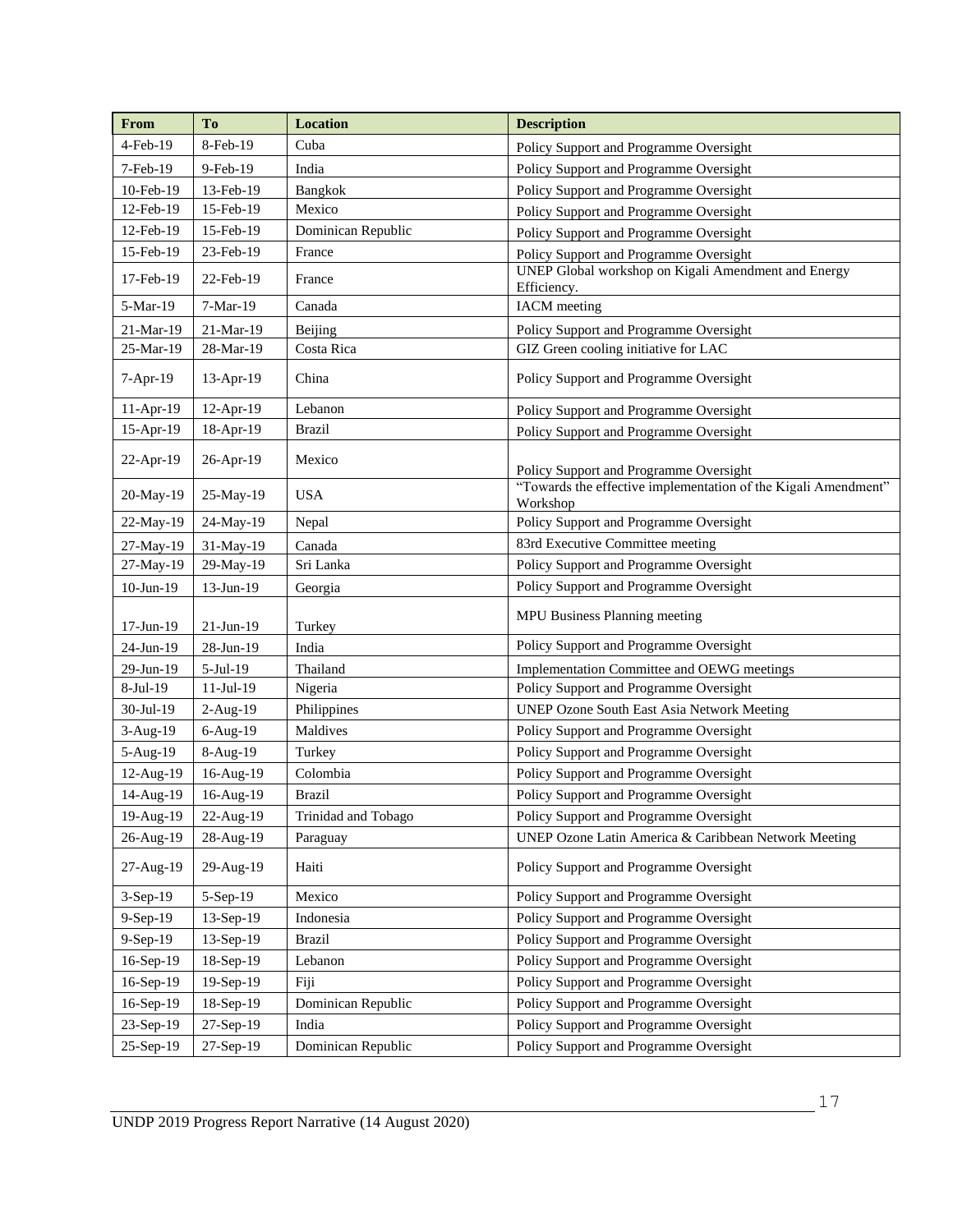| From            | <b>To</b>       | <b>Location</b>    | <b>Description</b>                         |
|-----------------|-----------------|--------------------|--------------------------------------------|
| 26-Sep-19       | $27-Sep-19$     | Ukraine            | UNEP Ozone Europe & CIS Network Meeting    |
| $30-Sep-19$     | $4-Oct-19$      | Nigeria            | Policy Support and Programme Oversight     |
| $1-Oct-19$      | $3-Oct-19$      | Costa Rica         | Policy Support and Programme Oversight     |
| $7-Oct-19$      | $10$ -Oct- $10$ | Mexico             | Policy Support and Programme Oversight     |
| $9$ -Oct-19     | $11-Oct-19$     | Montreal Canada    | <b>IACM</b> meeting                        |
| $14-Oct-19$     | $17-Oct-19$     | Timor-Leste        | Policy Support and Programme Oversight     |
| $15-Oct-19$     | $24-Oct-19$     | Bangladesh         | Policy Support and Programme Oversight     |
| $3-Nov-19$      | $8-Nov-19$      | Rome Italy         | 32nd MOP meeting                           |
| $20-Nov-19$     | $21-Nov-19$     | Mexico             | Policy Support and Programme Oversight     |
| 20-Nov-19       | $21-Nov-19$     | Mexico             | Policy Support and Programme Oversight     |
| $20-Nov-19$     | $22-Nov-19$     | Dominican Republic | Policy Support and Programme Oversight     |
| $26-Nov-19$     | $29-Nov-19$     | Malaysia           | Policy Support and Programme Oversight     |
| $27-Nov-19$     | $29-Nov-19$     | El Salvador        | Policy Support and Programme Oversight     |
| $3-Dec-19$      | $5-Dec-19$      | Guyana             | Policy Support and Programme Oversight     |
| $9-Dec-19$      | $12$ -Dec-19    | Cuba               | Policy Support and Programme Oversight     |
| $16$ -Dec- $19$ | $20$ -Dec-19    | Canada             | 84th meeting of the Executive<br>Committee |

#### B. **Other Issues.**

There were no specific issues in 2019 that need to be addressed.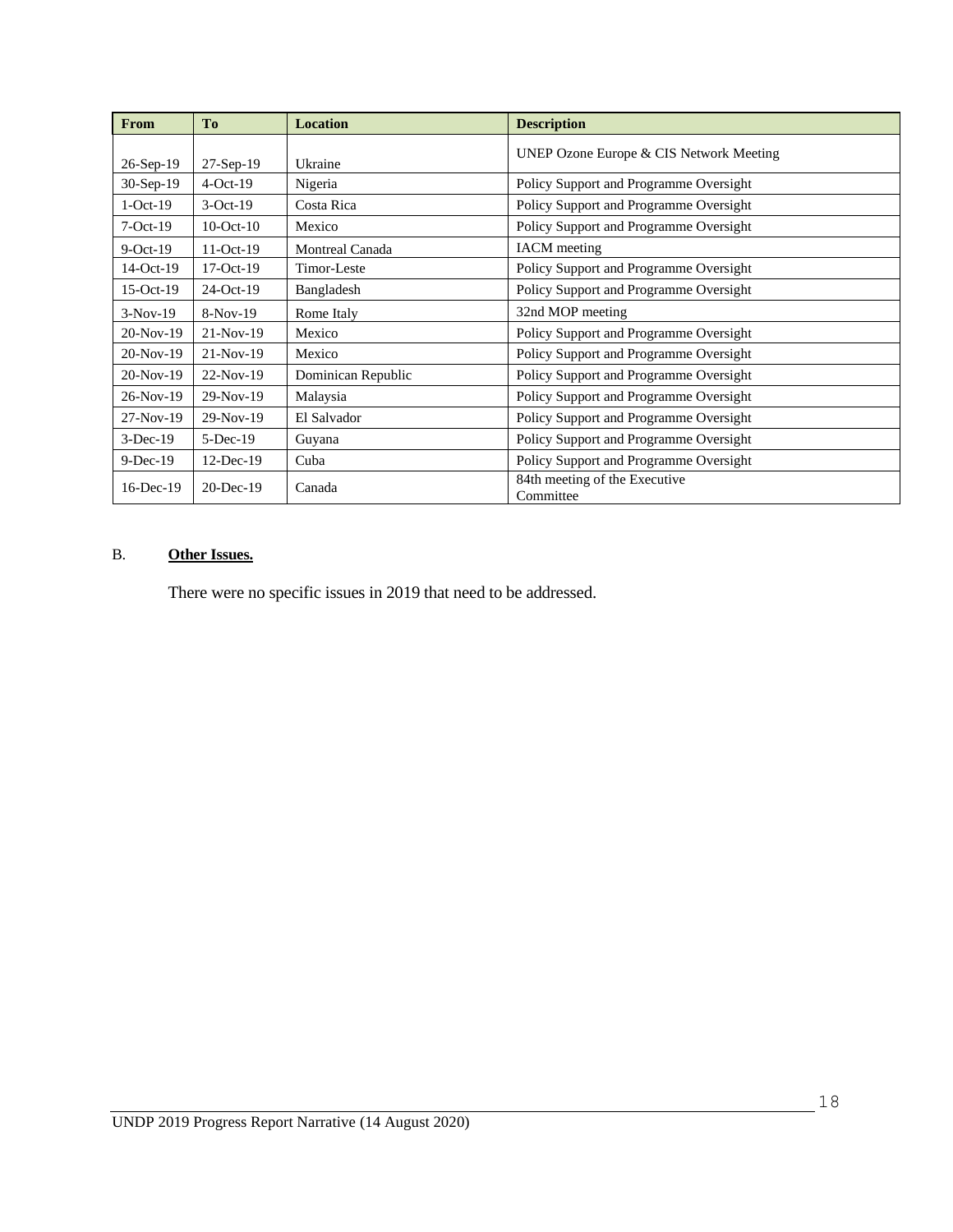# **ANNEX 1: Tables related to the Performance Indicators**

# **1. Performance Indicator 1: MYAs**

Multi-year agreements submitted in 2019 are listed in the following table.

| <b>MLF Number</b>         |
|---------------------------|
| COL/PHA/84/TAS/108        |
| COS/PHA/83/INV/59         |
| COS/PHA/84/INV/60         |
| EGY/PHA/84/INV/144        |
| GHA/PHA/84/INV/48         |
| GUY/PHA/83/INV/32         |
| <b>IRA/PHA/84/INV/235</b> |
| KAM/PHA/83/INV/36         |
| <b>MAL/PHA/84/INV/189</b> |

# **2. Performance Indicator 2: Individual Projects**

The number of individual projects approved in 2019 are listed in the following table.

| <b>MLF</b> Number        |                           |  |
|--------------------------|---------------------------|--|
| ANG/PHA/84/TAS/22        | JAM/PHA/84/TAS/39         |  |
| ARM/PHA/84/TAS/23        | <b>MAL/SEV/84/INS/188</b> |  |
| <b>BGD/SEV/83/INS/55</b> | MLI/PHA/84/PRP/41         |  |
| CHI/SEV/83/INS/198       | MOL/PHA/84/PRP/40         |  |
| COL/SEV/83/INS/106       | MOZ/PHA/84/PRP/32         |  |
| COS/SEV/84/INS/62        | NIR/PHA/83/PRP/154        |  |
| <b>CUB/SEV/83/INS/62</b> | PAN/PHA/83/PRP/49         |  |
| DOM/PHA/83/PRP/68        | PAN/SEV/84/INS/50         |  |
| GEO/PHA/84/PRP/41        | SWA/PHA/83/PRP/27         |  |
| GLO/SEV/84/TAS/349       | <b>TRI/SEV/83/INS/37</b>  |  |
| HAI/SEV/84/TAS/23        | URU/PHA/83/PRP/73         |  |
| IDS/SEV/84/INS/215       | URU/SEV/84/INS/74         |  |
| IND/SEV/84/INS/478       | ZIM/PHA/83/PRP/58         |  |

#### **3. Performance Indicator 3: Funds disbursed**

# $$23,135,600$

# 4. **Performance Indicator 4: 2019 ODS phase-out**

| <b>Correct Code</b> | <b>Consumption ODP to be Phased Out per Proposal</b> |
|---------------------|------------------------------------------------------|
| COL/PHA/84/TAS/108  | 4.8                                                  |
| COS/PHA/83/INV/59   |                                                      |
| COS/PHA/84/INV/60   | 0.7                                                  |
| COS/PHA/84/INV/61   |                                                      |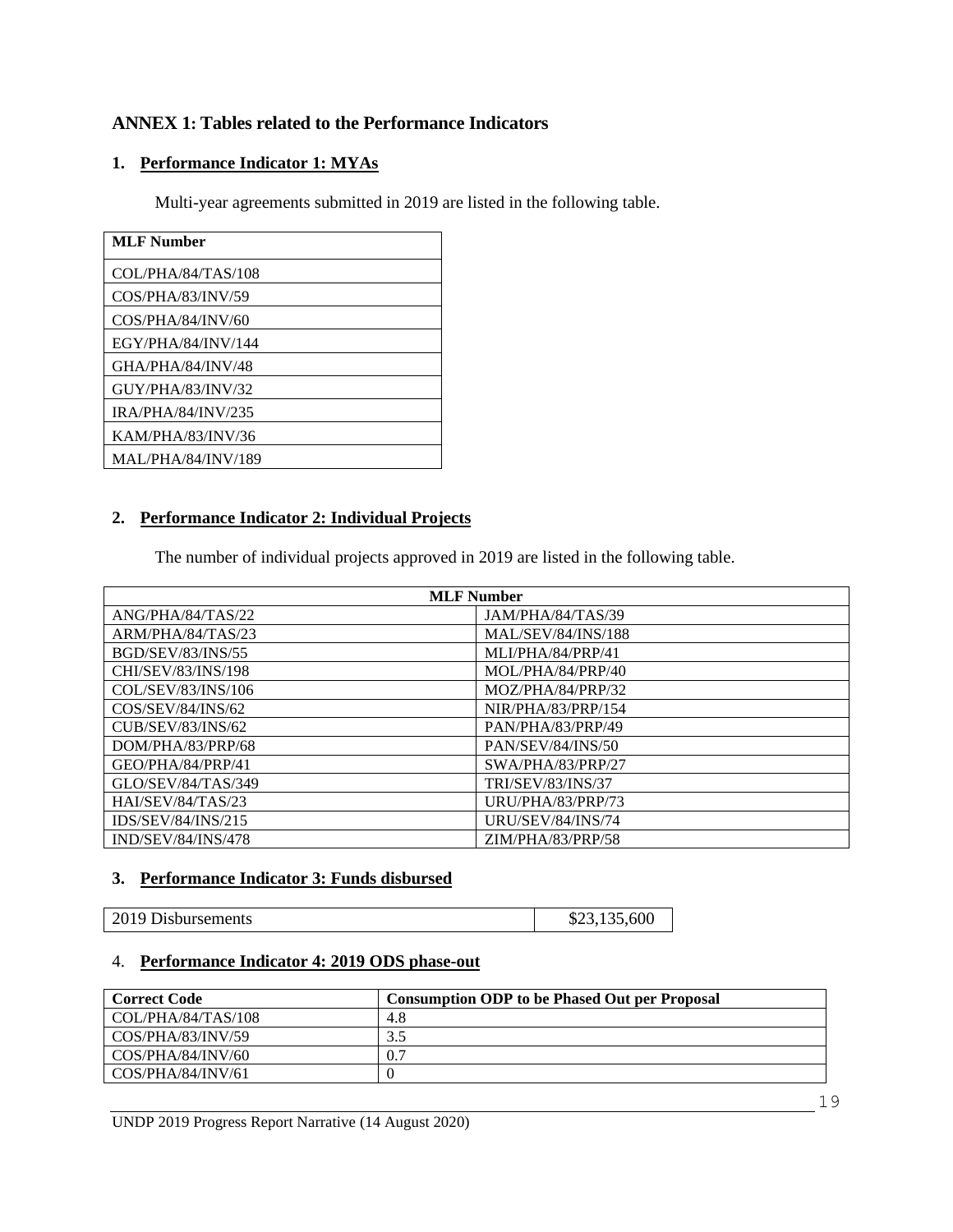| EGY/PHA/84/INV/144        | 21.5     |
|---------------------------|----------|
| EGY/PHA/84/TAS/143        | $\theta$ |
| GHA/PHA/84/INV/48         | 15.6     |
| GUY/PHA/83/INV/32         | 0.2      |
| IRA/PHA/84/INV/235        | 9.9      |
| IRA/PHA/84/INV/238        | 7.3      |
| IRA/PHA/84/TAS/241        | 2.8      |
| KAM/PHA/83/INV/36         | 1.4      |
| <b>MAL/PHA/84/INV/189</b> | 28.7     |
| MAL/PHA/84/TAS/186        | 29.9     |
| MAL/PHA/84/TAS/187        | $\theta$ |

# **5. Performance Indicator 5: Projects completed in 2019.**

The following 60 projects were completed in 2019, out of which 55 were approved under regular funding.

| <b>MLF Number</b>         | <b>Date Completed (Actual)</b> |
|---------------------------|--------------------------------|
| ARG/SEV/76/INS/175        | $Dec-19$                       |
| BAR/PHA/80/INV/27         | $Dec-19$                       |
| BGD/PHA/65/INV/40         | Mar-19                         |
| BGD/REF/80/INV/01+        | $Dec-19$                       |
| BGD/SEV/77/INS/47         | $Jun-19$                       |
| BHU/PHA/76/TAS/26         | $Nov-19$                       |
| BRA/PHA/74/INV/307        | Dec-19                         |
| <b>BRA/PHA/75/INV/315</b> | Dec-19                         |
| BRA/PHA/80/INV/319        | Dec-19                         |
| BRA/PHA/80/TAS/318        | Dec-19                         |
| <b>BRA/SEV/75/INS/314</b> | $Sep-19$                       |
| BRU/PHA/74/INV/17         | $Dec-19$                       |
| CHI/PHA/76/INV/190        | Dec-19                         |
| CHI/SEV/79/INS/194        | Aug- $19$                      |
| COL/DES/66/DEM/82         | $Jun-19$                       |
| COL/PHA/75/TAS/91         | $Dec-19$                       |
| COS/PHA/80/INV/57         | Dec-19                         |
| COS/REF/57/PRP/41         | $Dec-19$                       |
| COS/SEV/80/INS/56         | $Dec-19$                       |
| CPR/FOA/80/PRP/02+        | $Jun-19$                       |
| CPR/PHA/71/INV/534        | Dec-19                         |
| CPR/PHA/73/INV/550        | $Dec-19$                       |
| CPR/PHA/75/INV/567        | Dec-19                         |
| CUB/PHA/77/INV/56         | Dec-19                         |
| <b>CUB/SEV/75/INS/54</b>  | $Dec-19$                       |
| DOM/REF/81/INV/63         | $Dec-19$                       |
| EGY/FOA/76/DEM/129        | Jul-19                         |
| EGY/PHA/65/INV/113        | $Dec-19$                       |
| EGY/PHA/68/INV/117        | $Dec-19$                       |